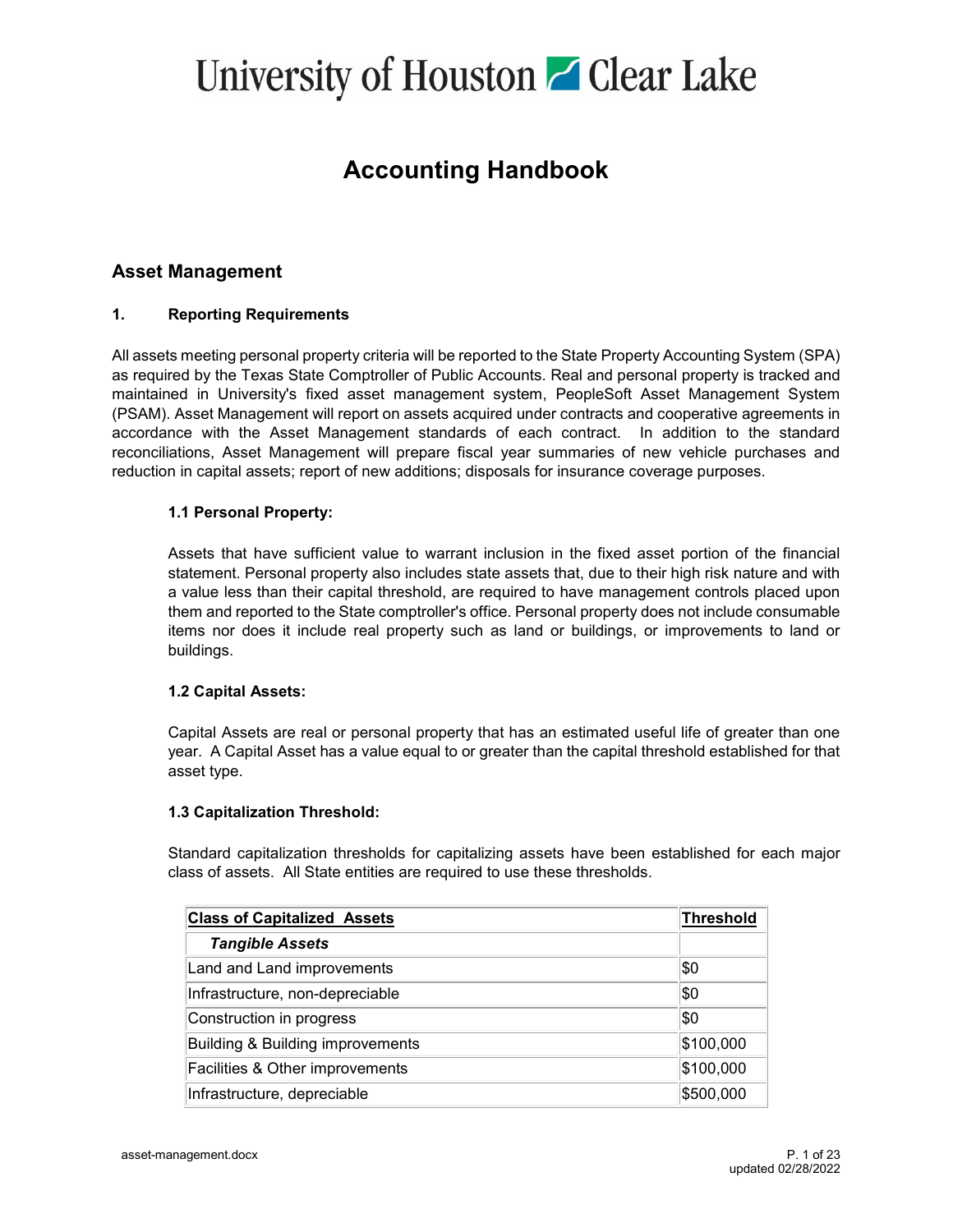# **Accounting Handbook**

| Furniture & Equipment                                            | \$5,000     |
|------------------------------------------------------------------|-------------|
| Vehicles, Boats, Aircraft & Unmanned Aerial Vehicle (UAV) Drones | \$5,000     |
| <b>Other Capital Assets</b>                                      |             |
| -Library books/materials (collections)                           | \$0         |
| -Works of Art & historical treasurers                            | \$0         |
| -Leasehold improvements                                          | \$100,000   |
| -Livestock                                                       | \$5,000     |
| <b>Intangible Assets</b>                                         |             |
| Land-use rights - permanent life                                 | \$0         |
| Land use rights - term life                                      | \$100,000   |
| Computer software                                                | \$100,000   |
| Internally developed computer software                           | \$1,000,000 |
| Other intangible capital assets                                  | \$100,000   |

## **1.4 State Comptroller's Controlled Assets:**

Assets that meet personal property criteria with a single unit value of at least \$500 but not more than \$4,999.99 and that, due to their high-risk nature, are required to be secured and tracked. State controlled assets may be reported in the State Property Accounting System, but are not reported in the capital assets section of the Annual Financial Report. The Comptroller of Public Accounts designates which asset classifications will be considered as State controlled assets. These currently include:

| <b>Class</b><br>Code | <b>Class of State Controlled Asset</b>                 | <b>Threshold</b>          | GL<br><b>Account</b> |
|----------------------|--------------------------------------------------------|---------------------------|----------------------|
| 106                  | <b>Hand Guns</b>                                       | At any cost               | 54354                |
| 107                  | <b>Rifles and Shotguns</b>                             | At any cost               | 54354                |
| 129                  | Systems<br>Other<br>Audio<br>Sound<br>and<br>Equipment | \$500<br>to<br>\$4,999.99 | 54354                |
| 130                  | <b>Portable Cameras</b>                                | \$500<br>to<br>\$4,999.99 | 54354                |
| 131                  | TVs, Video Players/Recorders                           | \$500<br>to<br>\$4,999.99 | 54354                |
| 204                  | Computer, Desktop                                      | \$500<br>to<br>\$4,999.99 | 54355                |
| 218                  | Data Projectors                                        | \$500<br>to<br>\$4,999.99 | 54354                |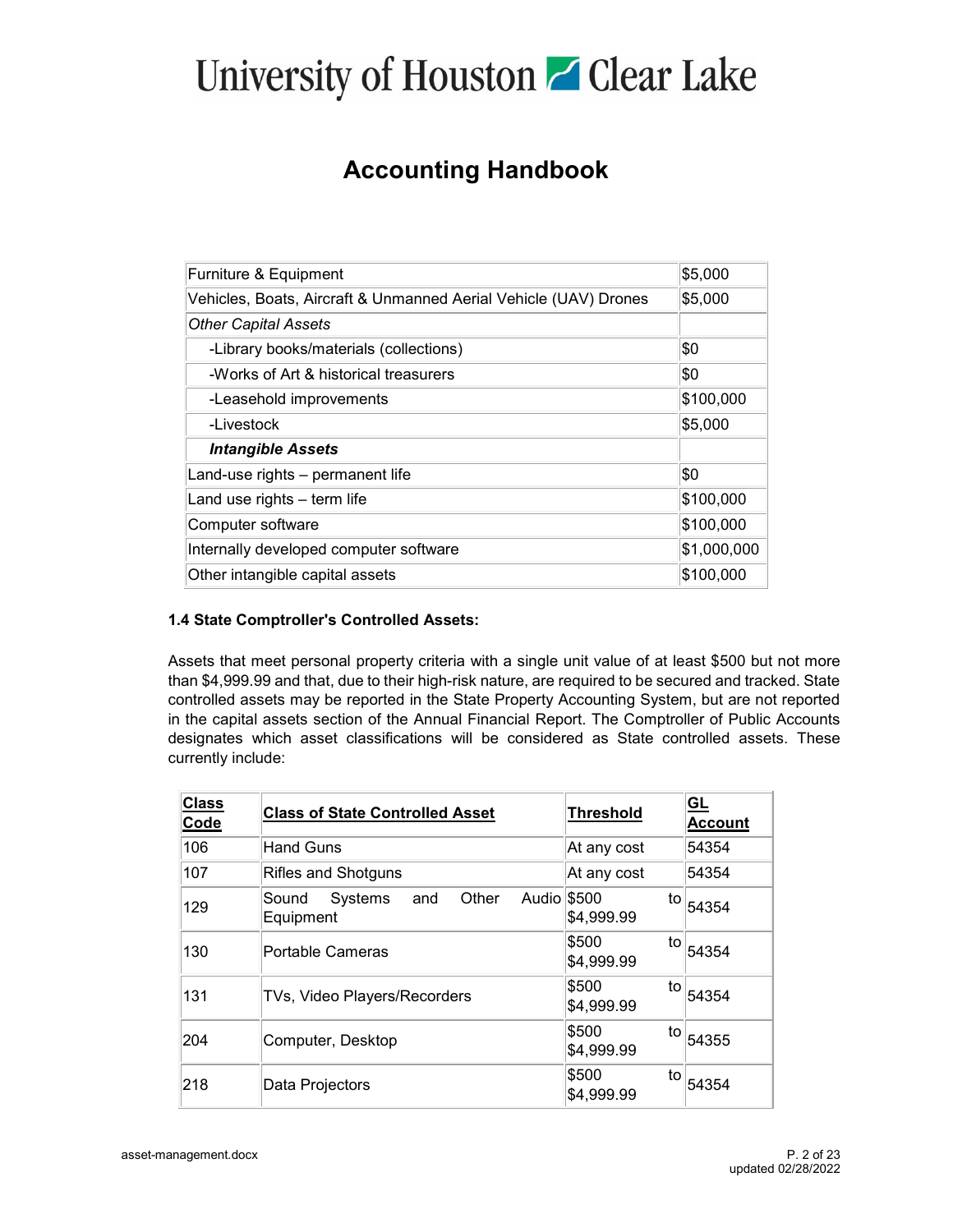# **Accounting Handbook**

| 219  | Smartphones, Tablets and other handheld \$500<br>devices | to<br>\$4,999.99          | 54355 |
|------|----------------------------------------------------------|---------------------------|-------|
| 284  | Computers                                                | \$500<br>to<br>\$4,999.99 | 54355 |
| 1735 | Unmanned Aerial Vehicle (UAV) Drones                     | \$500<br>to<br>\$4,999.99 | 54354 |

### **1.5 Manufactured Assets:**

Assets which are assembled by a university department, and whose total costs per unit qualify them as capital or controlled assets. The purchase or acquisition (by donation, transfer or other means) of parts with the intent of assembly as a new asset must be reported to Property Management, who will make the decision as to whether or not the assembled asset qualifies as capital, controlled, or expendable.

### **1.6 Library Books and Reference Materials:**

Library books are generally a literary composition bound into a separate volume and identifiable as a separate copyrighted unit. Library Reference Materials are information sources other than books (i.e. journals, microforms, audio/visual media, computer-based information, manuscripts, maps, documents and similar items) that provide information essential to learning or that enhance the quality of academic, professional or research libraries. Expenditures for library books, and reference materials are capitalized if the annual purchase meets the \$5,000 threshold. Books and other materials purchased (not for the library) should be expensed. Additions to the Library are reported each year as a separate component in as a single collection for State Property Accounting System (SPA) reporting purposes Disposals are made using FIFO (First-in-First-Out) method. Library books and reference materials are depreciated using straight-line depreciation method.

#### **1.7 Works of Art and Historical Treasures:**

Works of Art and Historical Treasurers are collections or significant individual items that are owned by State agency and are not held for financial gain but rather for public exhibition, education or research as part of a public service. Works of Art and Historical Treasurers are capitalized in PeopleSoft Asset Management System (PSAM) and the State Property Accounting System (SPA), unless held for financial gain. Additions and reductions to the value of capitalized art are also reported to the Director of Risk Management Office so that insurance coverage can be revised or updated. Works of Art and Historical Treasurers are currently categorized as inexhaustible collection of items whose economic benefit or service potential is used up so slowly that the estimated useful lives are extraordinarily long. Because of their cultural, aesthetic or historical value, holders protect and preserve these assets more than they do for similar assets without such value and hence not depreciated.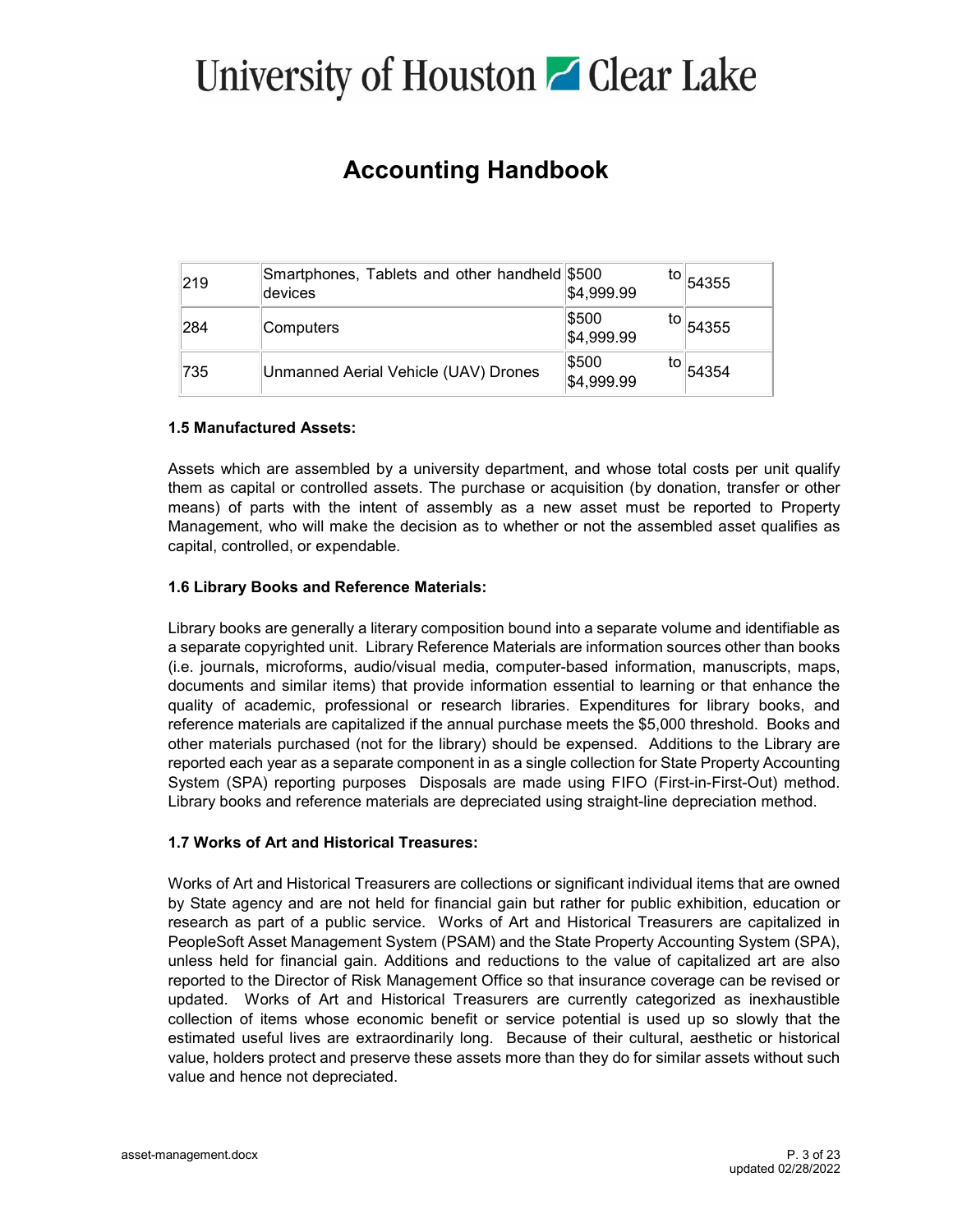## **Accounting Handbook**

### **1.8 Property Held in Trust:**

Assets that meet personal property criteria and have been provided for the University's use where ownership is retained by the donor.

### **1.9 Federally Purchased Equipment:**

Federally purchased equipment is any equipment purchased with federal funds, including passthrough to the University. Equipment can be Federally Titled or Conditionally Titled with the University.

- Federally titled equipment (government property) is any equipment furnished to the university by the federal government, or equipment acquired or fabricated using funds from a federal sponsored project or contract where the agreement specifies that the title to the equipment remains with the government.
- Conditionally Titled equipment are items that were purchased on federally sponsored projects where the title conditionally vests with the University. In general, sponsored projects identify the title to equipment in the terms of the agreement while sponsored contracts retain federal ownership for all equipment with a cost of over \$5,000.

The university is required to maintain a system to control, protect, preserve, and maintain control over federally titled and conditionally titled property. The Asset Management (PSAM) system, General Ledger, inventory procedures, and surplus property procedures provide these controls, and government equipment is subject to all university Asset Management guidelines, policies, and procedures. However, there are additional requirements for government property:

- Identification of federally titled and conditionally titled property in PSAM.
- Requirements for all equipment purchased with federal funds, whether Federally Titled or Conditionally Titled with the University:
	- **Conducting annual inventory**
	- **Ensuring that the equipment is used for award purposes until the award ends** or the equipment is no longer needed.
	- Ensuring that equipment purchased with federal funds is made available for use on other federally funded programs
	- **Ensuring that adequate records are retained, including:** 
		- $\triangleright$  Asset descriptions
		- $\triangleright$  Asset serial or identification numbers
		- $\triangleright$  Asset source of funding
		- $\triangleright$  Title holder
		- $\triangleright$  Acquisition data
		- > Asset cost
		- $\triangleright$  Percentage of federal participation
		- $\triangleright$  Asset location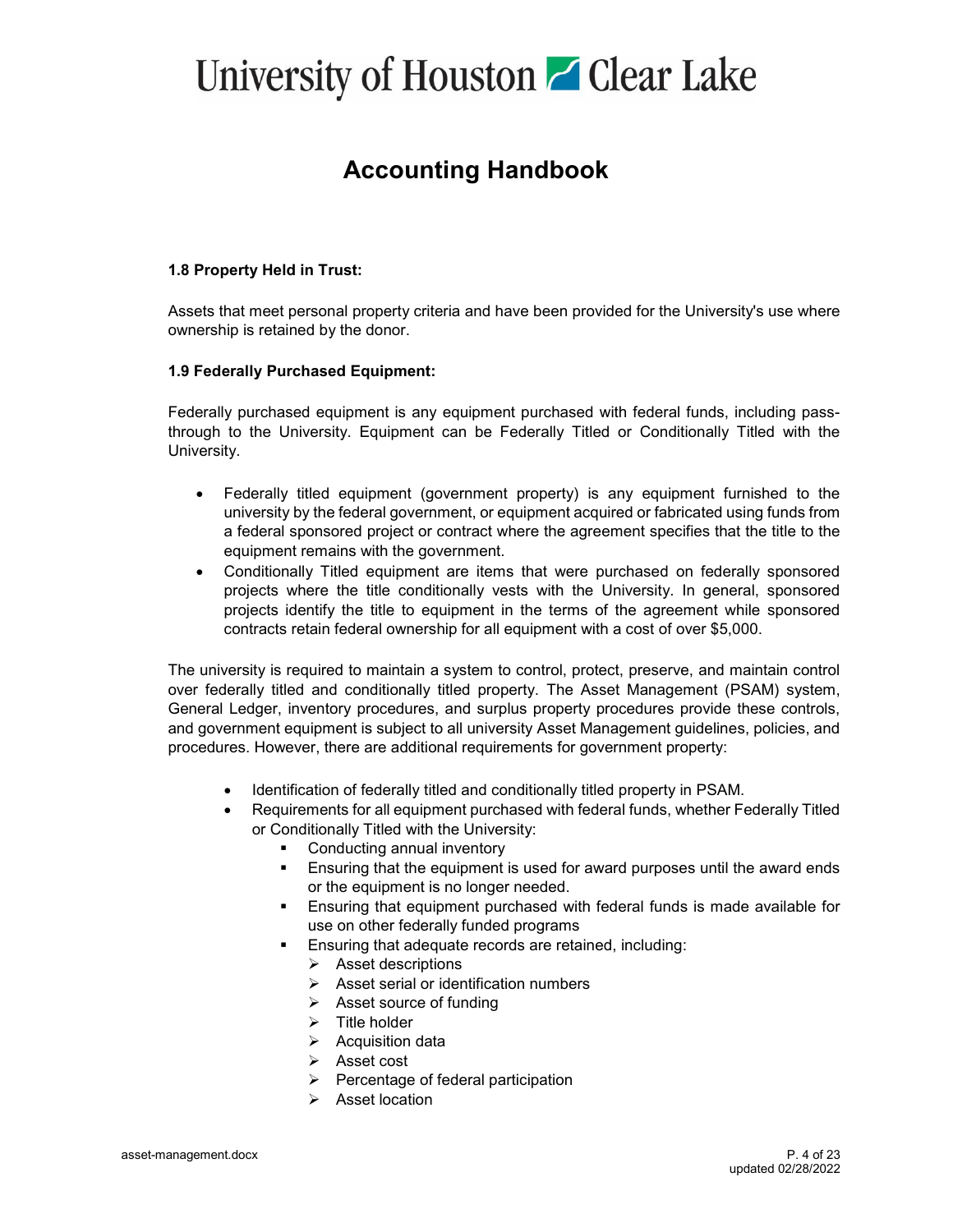# **Accounting Handbook**

- $\triangleright$  Asset use
- $\triangleright$  Asset condition
- $\triangleright$  Asset disposition data
- Ensuring that disposals are conducted in accordance with federal requirements
- Requirements Specific to Federally Titled Items Only:
	- Identification of the Government Identification/Tag or National Stock number in PSAM.
	- **Indentification of the Federal Supply Code or Federal Supply Classification in** PSAM.
	- **IDED 15 Identification of the Federal Award Identification Number (FAIN) in PSAM**
	- **Marking government property as such.**
	- **Annual reporting on government property.**

### **Responsibilities for federally titled equipment:**

- 1. Office of Sponsored Programs (OSP) This section was reviewed by OSP Dept.
	- Identification of equipment that will be furnished by the federal government or situations when equipment acquired or fabricated using sponsored funds will be federally titled when they are received.
	- Providing Asset Management with the NOA as well as the name of the awarding agency, the Government ID/Tag or National Stock Number, the Federal Supply Code/Classification, and the Federal Award Identification number (which is known after the Purchase Order is processed).
	- Annually running PSAM (property inventory) reports and/or queries that identify government property and preparing annual reports for federal agencies.
	- Ensuring that equipment is: used for the program or project for which it was acquired; and made available to other federally sponsored programs and projects, if it does not interfere with the original program/project.
	- Maintaining data for calculation of the percentage of federal participation on each sponsored project.
	- Ensuring that equipment purchased with federal funds is not used to provide service center services for less than the cost for private companies.
- 2. Asset Management
	- Oversight of annual inventory.
	- Identification of Federally Titled and Conditionally Titled assets in the PeopleSoft Asset Management System (PSAM).
		- 1. Assets purchased with federal funds will be identified by the fund code of the procuring departmental cost center.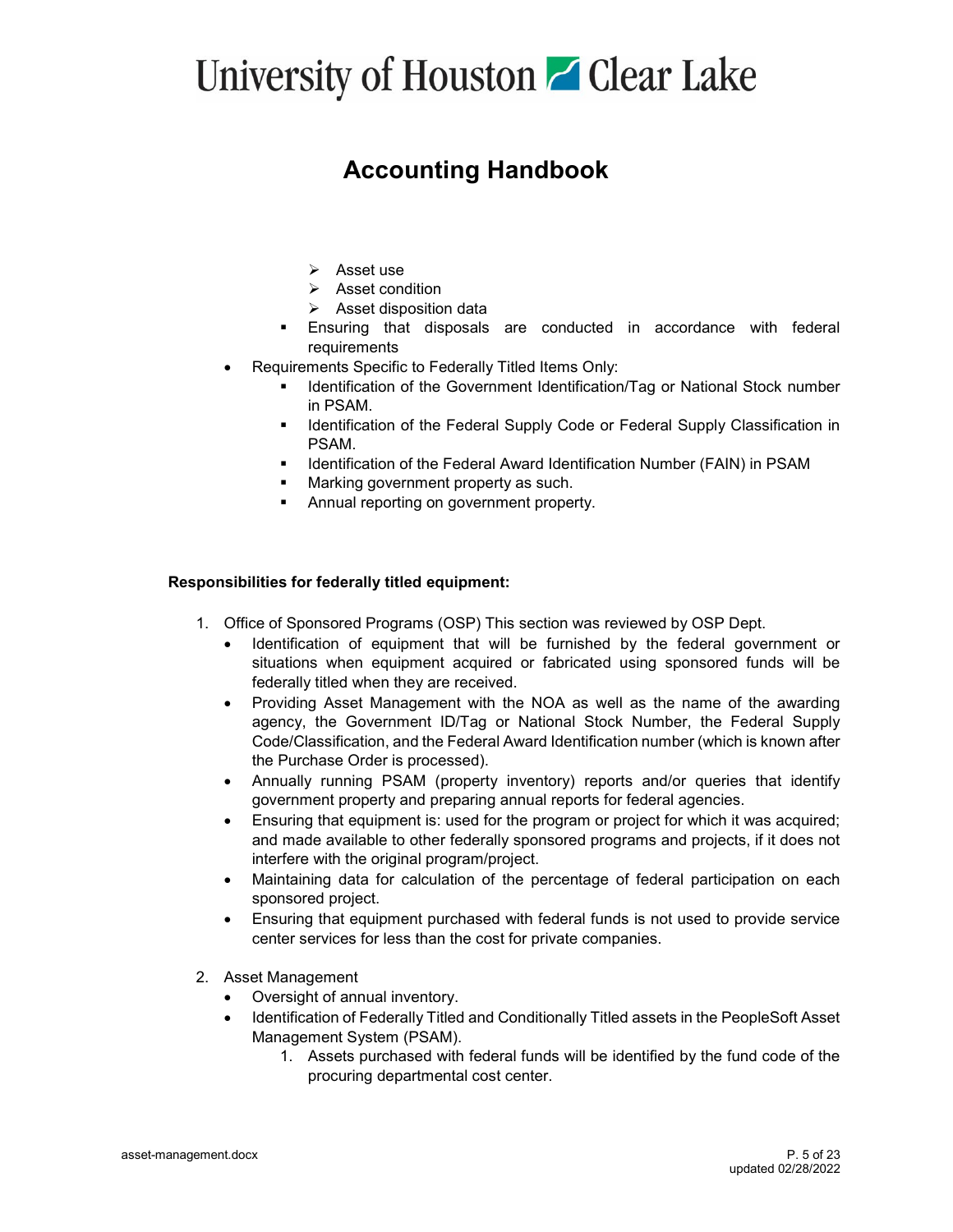# **Accounting Handbook**

- 2. Based on information provided by OSP, Federally Titled equipment will also be designated in PSAM as Equipment Held in Trust (equipment not owned by the university).
- Issuing unique tags for all Federally Titled and Conditionally Titled assets
	- 1. Conditionally Titled assets and Federally Titled assets will be issued PSAM tags that begin with the letter G.
	- 2. Federally Titled assets will be issued additional tags to identify them as Federally Owned.
		- \* The tag will read "Federally Titled Equipment, Govt. Tag No".
		- \* These tags will be in addition to the university's property tags

\* These assets will be recorded as Equipment Held In Trust in the General Ledger using a distinct cost center for Federally Titled Equipment.

- Ensuring that items purchased with federal funds (those bearing G-Tags) are not transferred to other departments nor accepted to the surplus warehouse for disposal without the prior approval from the Principal Investigator and OSP.
- Maintaining a list of all university assets in Asset Management. The list will be updated at least bi-annually.
- Assets in PSAM that are in use at the university utilize the status "In Service". All in service assets are considered to be in good condition. It is the responsibility of the user department to provide notification to Asset Management if equipment ceases to be in good condition. Asset Management will update asset conditions accordingly.
- Ensuring disposal of assets in accordance with federal guidelines.
- 3. Departments with government property
	- Compliance with all university Asset Management guidelines, policies, and procedures.
	- Placing the additional assets tags on government owned property.
	- Ensuring that equipment purchased with federal funds is properly maintained and used for award purposes until the funding ends or the equipment is not needed.
	- Conducting annual inventory
	- Notify Asset Management of impaired assets that require a change in condition from "good" to "fair" or "poor".
	- Obtaining OSP approval for all asset transfers and disposals.

### **1.10 Contract Assets:**

Assets purchased by the University with funds provided through contracts or cooperative agreements with agencies of the Federal Government or other sponsors. Title to contract assets vests with the University and the State of Texas upon purchase, contingent to the provisions of the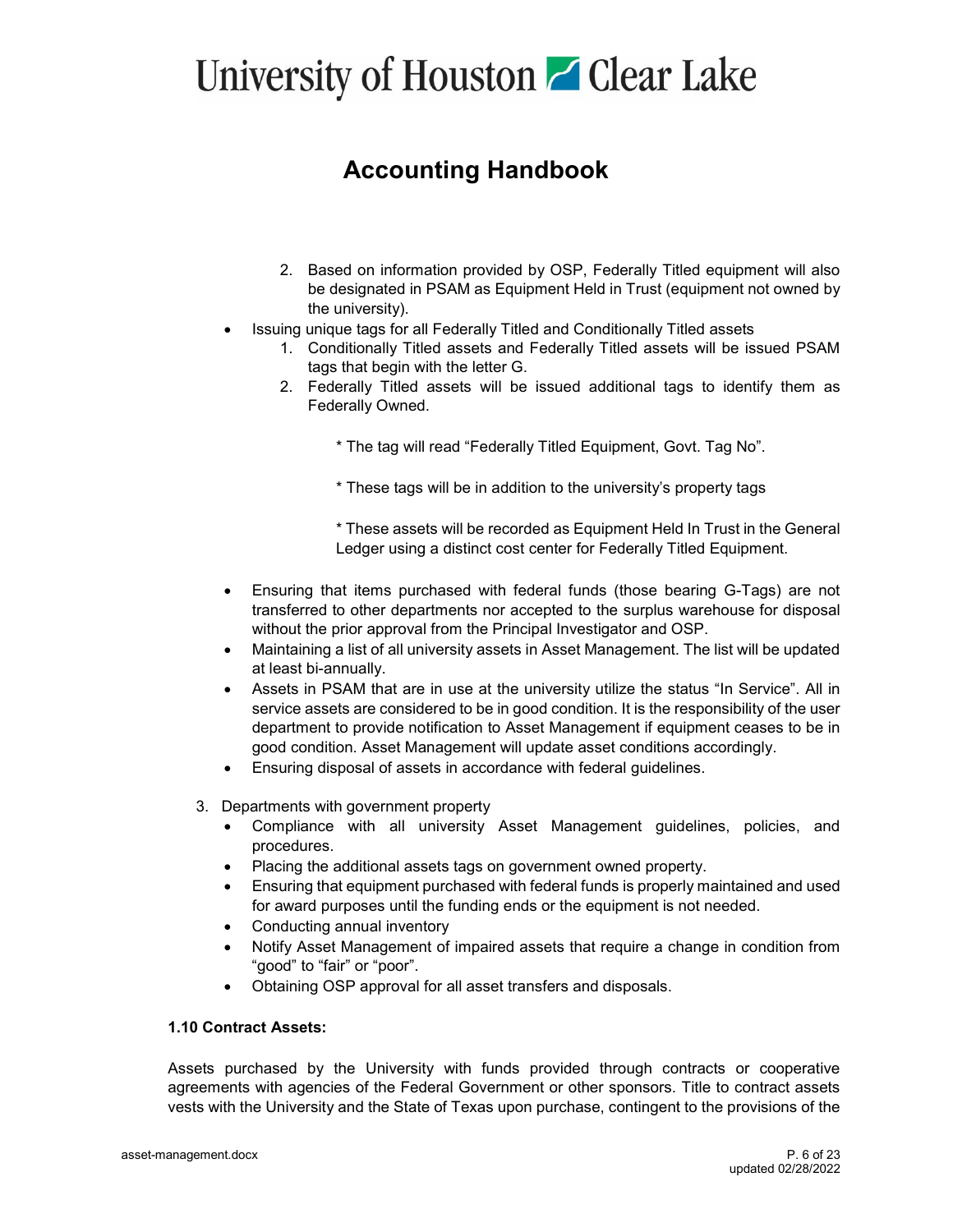# **Accounting Handbook**

contract. Federal agencies reserve the right to recapture contract assets at termination or expiration. Title to contract assets will at no time be transferred to an employee of the University unless specifically required in a disposition clause of the contract, and will only be transferred upon termination or expiration. Contract assets will be reported in accordance with the Asset Management standards clause of the contract.

### **2. Acquisition of Assets and Determination of Value**

#### **2.1 New Purchases:**

Assets will be recorded at actual cost plus all costs incurred to make the assets usable and render it into service. Expenditures subject to capitalization include freight charges, import duties, handling and storage charges, in-transit insurance charges, sales tax, site preparation costs, installation charges, charges for testing and preparation for use, cost of reconditioning items purchased used, and parts and labor associated with the construction of the equipment. Incidental charges, such as extended warranties or maintenance agreements are not considered part of the capital costs. However, if such costs are included or imbedded within the capital asset cost, then these costs are considered a part of the acquisition cost of the asset.

### **2.2 Gifts and Donations:**

Assets which are offered to the University as gifts or donations must be approved by the University Advancement Office, the Associate Vice President for Business Operations, and the Asset Management Office. Forms for approval of gifts and donations are available from the University Advancement Office. Gifts and donations must be approved before assets are accepted into the university's possession. Donated property must be recorded at its estimated fair-market value on the date of acquisition, using a reasonable market study/assessment. Once approved, the item will be evaluated for capital or controlled asset based upon the fair-market value.

#### **2.3 Additions and Improvements:**

Additions and Improvements are capital expenditures that increase the capacity or improve efficiency of the asset. A change in capacity increases the level of service provided by an asset. A change in efficiency maintains the same service level, but at a reduced cost. Such cost of additions and improvements is capitalized and reported in PeopleSoft Asset Management System (PSAM) and State Property Accounting System (SPA).

#### **2.4 Replacements, Restoration and Repairs:**

For a replacement to be capitalized, the replacement unit must be part of a major repair or rehabilitation project that increases the value and/or useful life of the original asset and meets the capitalization threshold. A replacement may also be capitalized if the new item or part is of significantly improved quality and higher value compared to the old item or part. Such cost of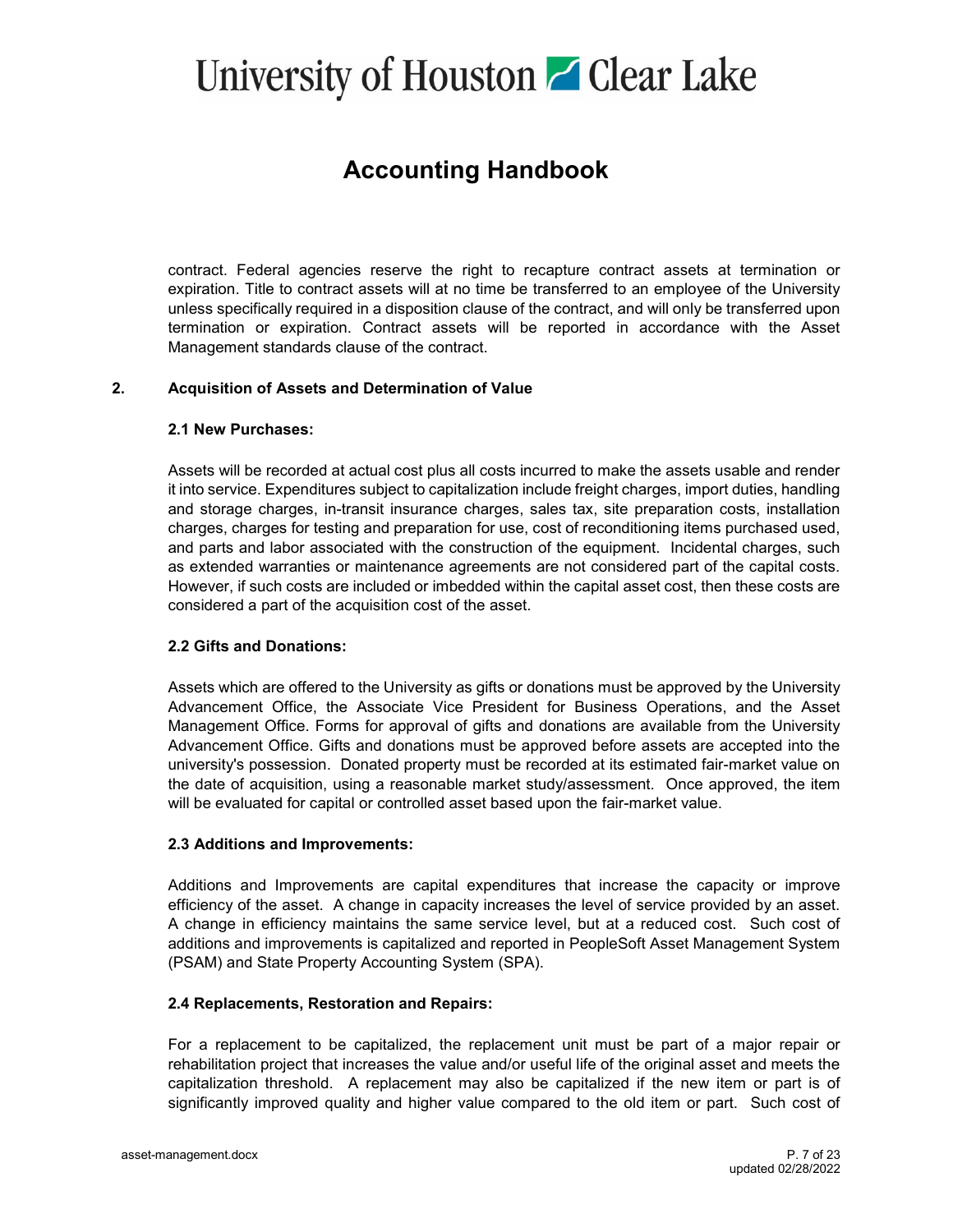# **Accounting Handbook**

replacements and restoration is capitalized and reported in PeopleSoft Asset Management System (PSAM) and State Property Accounting System (SPA). Replacement or repair/restoration of an item to its original utility level is not capitalized. Determination is made on a case-by-case basis.

### **2.5 Trade-Ins:**

Acquisitions of new personal property on which existing property has been traded-in will be recorded at actual cost plus trade-in allowance plus other costs incurred to make the asset usable and render it into service. (Note: Current GSC policies do not permit the exchange of equity in a state asset for the reduction of an operating lease. In other words, state property may not be used as a trade allowance towards the lease of new equipment. The new equipment must be purchased in order for the trade to be allowed by the state.)

### **2.6 Depreciation:**

The straight-line depreciation method (historical cost less residual value, divided by useful life) is used for all capital assets. Depreciation and accumulated depreciation of capital assets are reported annually in the Annual Financial Report.

### **3. Inventory Control (Asset Management)**

The Asset Management Office is responsible for the administration of property accounting policies of the State of Texas and University of Houston System. Asset Management is also responsible for maintaining the University's fixed asset database, for reporting all changes in accordance with policies and procedures, and for maintaining and reconciling the agency's data in PeopleSoft Asset Management System (PSAM) to the State Property Accounting System (SPA)

#### **3.1 Review of Expenditures:**

Asset Management will review expenditure accounts on purchase orders to determine if expenditures are subject to capitalization or inclusion in a state-controlled asset category. Expenditure accounts are corrected where necessary on a monthly basis.

### **3.2 Tagging of Assets:**

Upon receipt of assets classified as capital or controlled, Asset Management will issue inventory tags on a unit basis. In order to facilitate physical inventories, tags will be placed in a highly visible position on the asset, the location being reasonably consistent for all assets within the classification.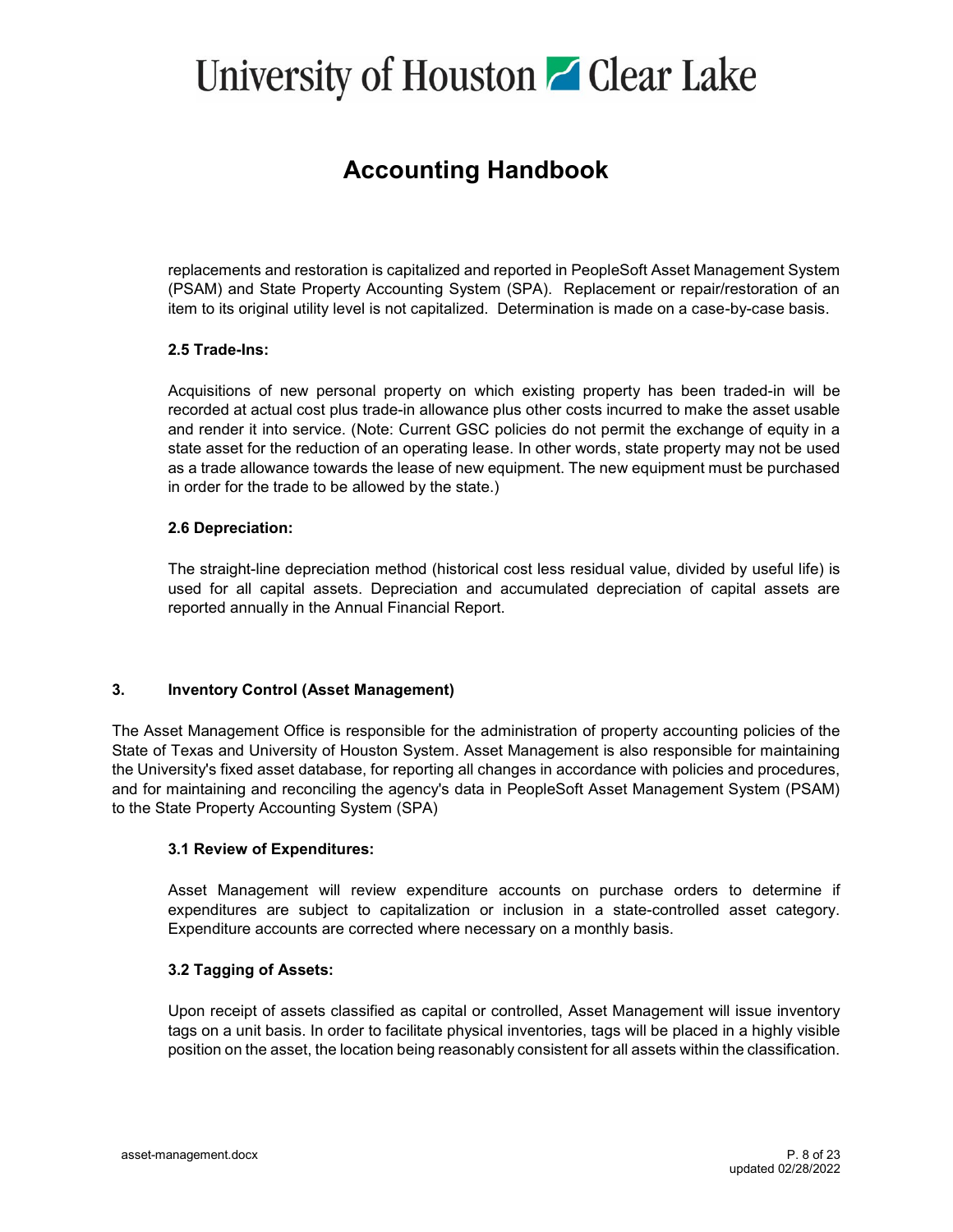## **Accounting Handbook**

### **3.3 Entry of Asset Records:**

Subsequent to the issuance of tags, a permanent asset record will be created in the PeopleSoft Asset Management System (PSAM) for all capital and/or controlled assets. An asset's primary record will include tag number, description, serial number, acquisition date, SPA classification, university classification, condition, department assignment and location. An asset's payment record will include payment date, voucher number, purchase order number, funding source, University cost center expenditure account number and SPA acquisition method. Payment records for assets purchased with contract and grant funds will include sponsor identification and title designation. Donated assets will include an appraisal method.

#### **3.4 Disposal of Assets:**

**Non-Data Processing Equipment:** Facilities Management and Construction (FMC) Department are responsible for the physical disposal of all non-data processing obsolete/surplus assets. Individual Departmental Property Custodians are responsible for placing the work order requests for obsolete/surplus assets to be picked up for physical disposal by FMC. Individual Departmental Property Custodians are responsible for notifying Asset Management of obsolete/surplus assets via an "Asset Update Form." Tags are not to be removed from the items. FMC acknowledges receipt of items by signing the "Asset Update Form." Asset Management is responsible for recording disposition of controlled and capital assets in PeopleSoft Asset Management System (PSAM) in accordance with state and university policies on surplus and salvage property.

Data-Processing Equipment: Designated Office of Information Technology (OIT) Dept personnel are authorized to surplus assets that are traded-in or obsolete. The assets are delivered to the basement storage with the work-order documentation supporting the trade-in or surplus status. Tags are not to be removed from the items. Asset Management is responsible for recording disposition of controlled and capital assets in PeopleSoft Asset Management System (PSAM) in accordance with state and university policies on surplus and salvage property.

#### **3.5 Account Reconciliation to Sub Ledgers:**

Asset Management will reconcile PeopleSoft Asset Management System (PSAM) current fiscal year acquisitions to PeopleSoft General Ledger (PSGL) expenditure accounts.

#### **3.6 Reconciliation to PeopleSoft General Ledger (PSGL):**

On a quarterly basis, Asset Management will reconcile PeopleSoft Asset Management System (PSAM) capital assets cumulative value to PSGL. This reconciliation takes into account cumulative fiscal year expenditures, acquisitions through donation and trust, disposals by sale or salvage, and transfers to other government agencies. As part of the year-end process, Asset Management will reconcile to the University's Annual Financial Report and the Comprehensive Annual Financial Report in USAS database.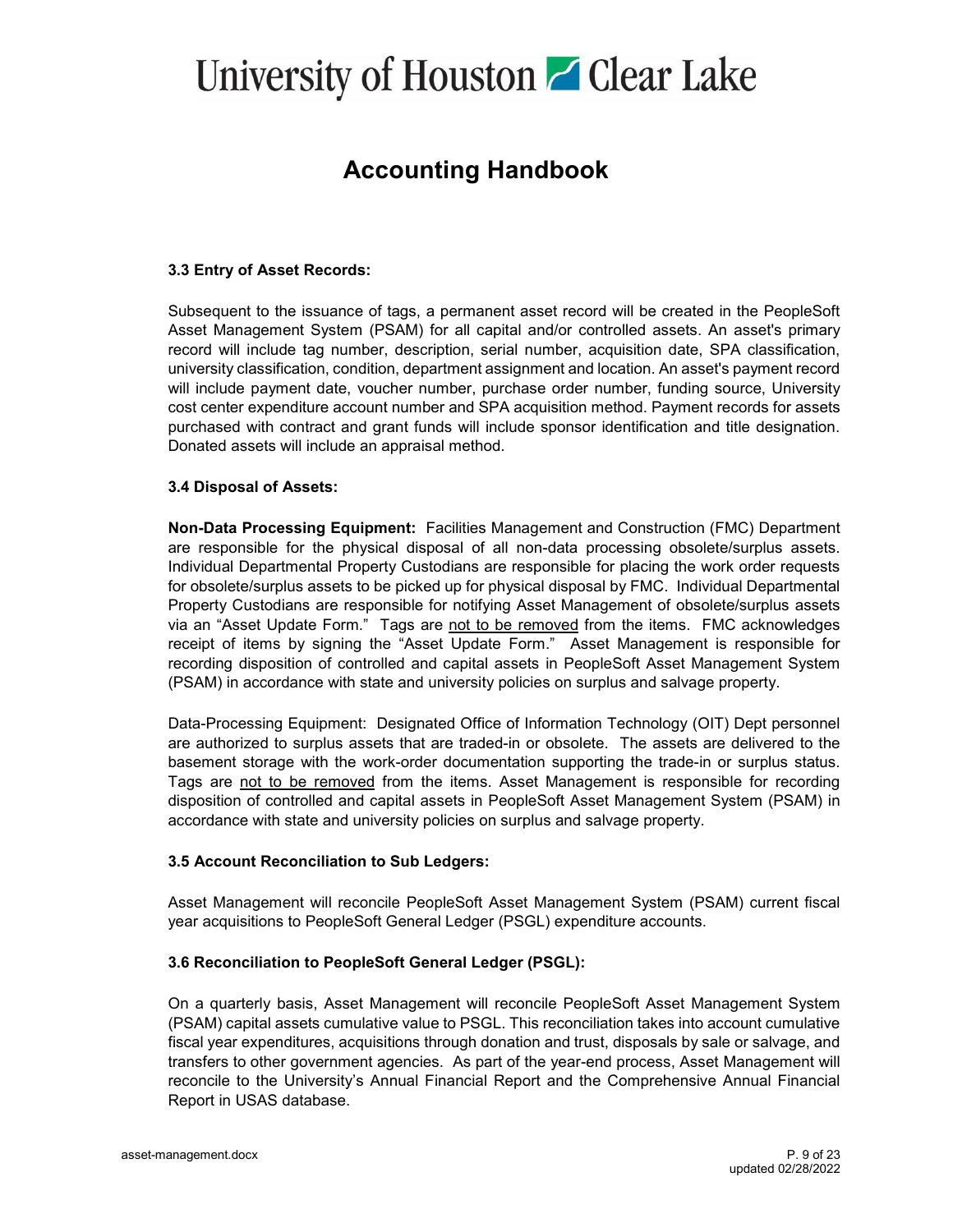## **Accounting Handbook**

## **3.7 Certification of Annual Physical Inventory:**

Asset Management is responsible for the coordination and supervision of the annual physical inventory of state property. Asset Management will establish a certification period, generate inventory reports, review the results submitted by departments, and conduct random audits. Asset Management will prepare and submit to the State Comptroller of Public Accounts the necessary documentation and certification of the University's Annual Physical Inventory conducted during that fiscal year.

### **4. Departmental Inventory Control**

Newly acquired assets will be assigned by Asset Management to the department funding the purchase, to the department to which the donation has been made, or to the department to which a transfer has been made from another agency. In some cases assignment will be determined upon the basis of which department would serve as the most logical custodian. Assignment of existing assets may be transferred from department to department using the standard "Asset Update Form."

Employees are not permitted to move an asset without prior approval from the Departmental Property Custodian. Physical movement of an asset within campus requires submission of the standard "Asset Update Form" with location change. Physical movement of an asset off-site requires submission of "Authorization of Off-Campus Asset Form."

### **4.1 Responsibility for Assets:**

Each department will designate a Property Custodian at the beginning of each fiscal year. Upon designation, all custodians will submit to Asset Management a written acceptance acknowledging his or her responsibilities using the standard "Departmental Property Custodian" form. The Property Custodian is responsible for ensuring the use, maintenance and safekeeping of all state property assigned to their designated department. The Property Custodian is also responsible for inventory control as outlined in the Asset Management section of the Accounting Handbook.

### **4.2 Tracking and Updating Department Asset Status:**

The Departmental Property Custodian (DPC) has the responsibility of knowing the location of all assets assigned to their respective departments at all times, and for delegating the charge of internal inventory control. The DPC has the responsibility of reporting asset condition, disposal, transfer, missing, lost, and location updates using the "Asset Update Form."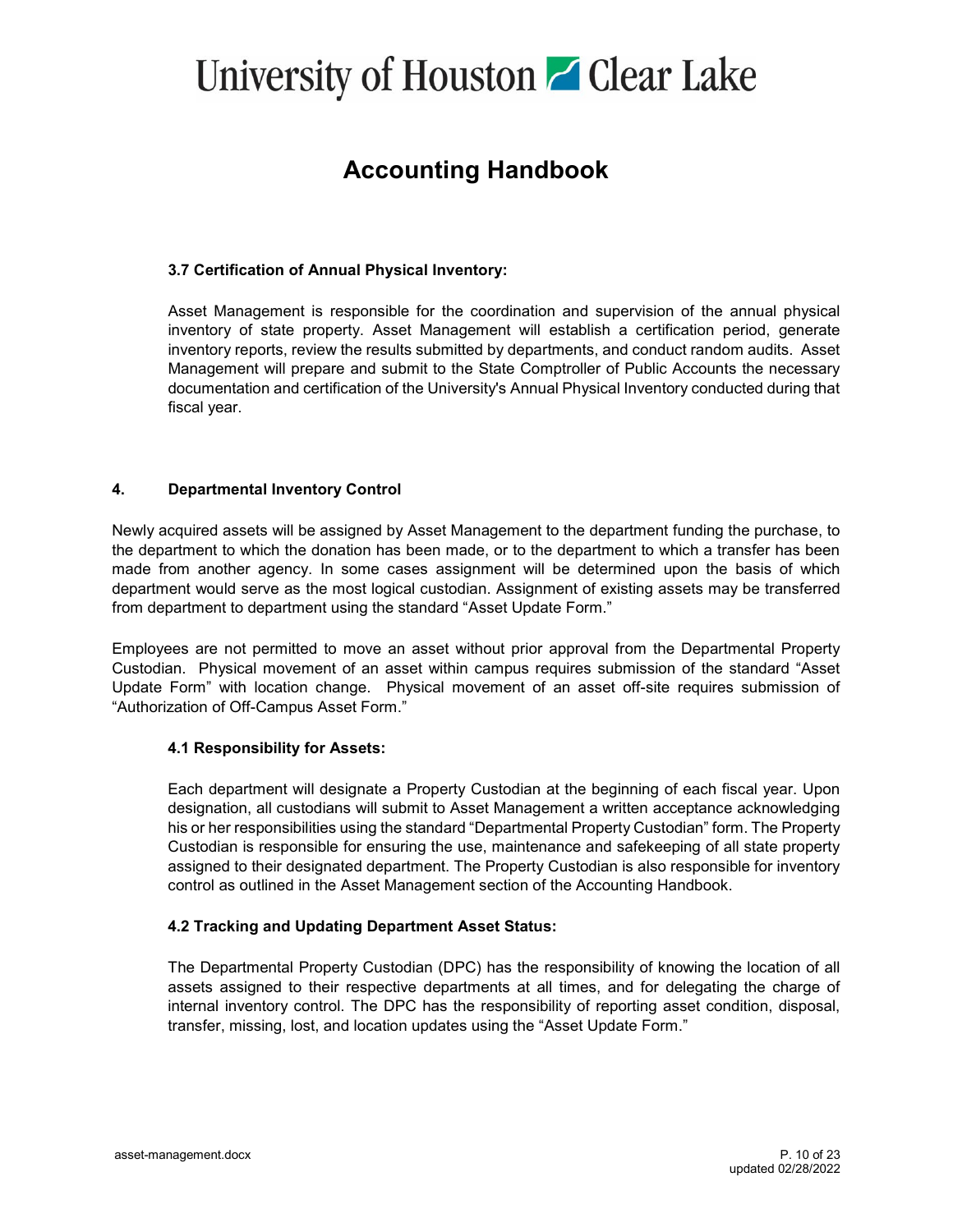## **Accounting Handbook**

### **4.3 Physical Inventory Certification:**

Each department is responsible for conducting and certifying an annual physical inventory of capital and controlled assets assigned to it. Inventory methods used will be in accordance with State Property Accounting policies, and the physical count will be conducted in the period established by Asset Management. If the results of a department's certification count indicate a pattern of loss, Asset Management may require the department to conduct periodic inventories.

### **4.4 Tracking of Software:**

Computer software is the most widely owned type of intangible capital asset. Computer software cost is capitalized. Threshold for purchased "off-the-shelf" computer software is \$100,000. Threshold for internally generated computer software is \$1,000,000. Capitalized and controlled software will be assigned its own unique inventory tag number, but additional tracking measures will be required. Departments should make note of, and report to, Asset Management the tag numbers of computers on which the software has been installed.

#### **4.5 Surplus Assets:**

Departments are not permitted to dispose of surplus assets without prior approval from Asset Management. Departments should place work-order requests to Facilities Management and Construction (FMC) to have surplus assets picked up. Departmental Property Custodian should notify Asset Management using the "Asset Update Form" for approval prior to FMC's pick up on all controlled and capital assets. (See Section 3.4 also).

#### **4.6 Cannibalization of Assets:**

Parts may be cannibalized from one state asset for installation into another state asset to meet a specific requirement and/or to return an item to service. Prior approval from Property Management must be obtained. Departmental Property Custodian must submit an "Asset Update Form" for cannibalization. Once cannibalization has been approved and tags removed from asset being cannibalized by Asset Management, departments must immediately place a work-order request to FMC to pick up all remains of the asset for scrap or destruction. (See Section 10 also).

#### **4.7 Missing or Stolen Assets:**

Departmental Property Custodian should ensure that an employee entrusted with property exercises, at a minimum, reasonable care for its safekeeping.

Reasonable Care means that steps have been taken to ensure:

- Acceptable upkeep and maintenance of the asset,
- Security of the asset,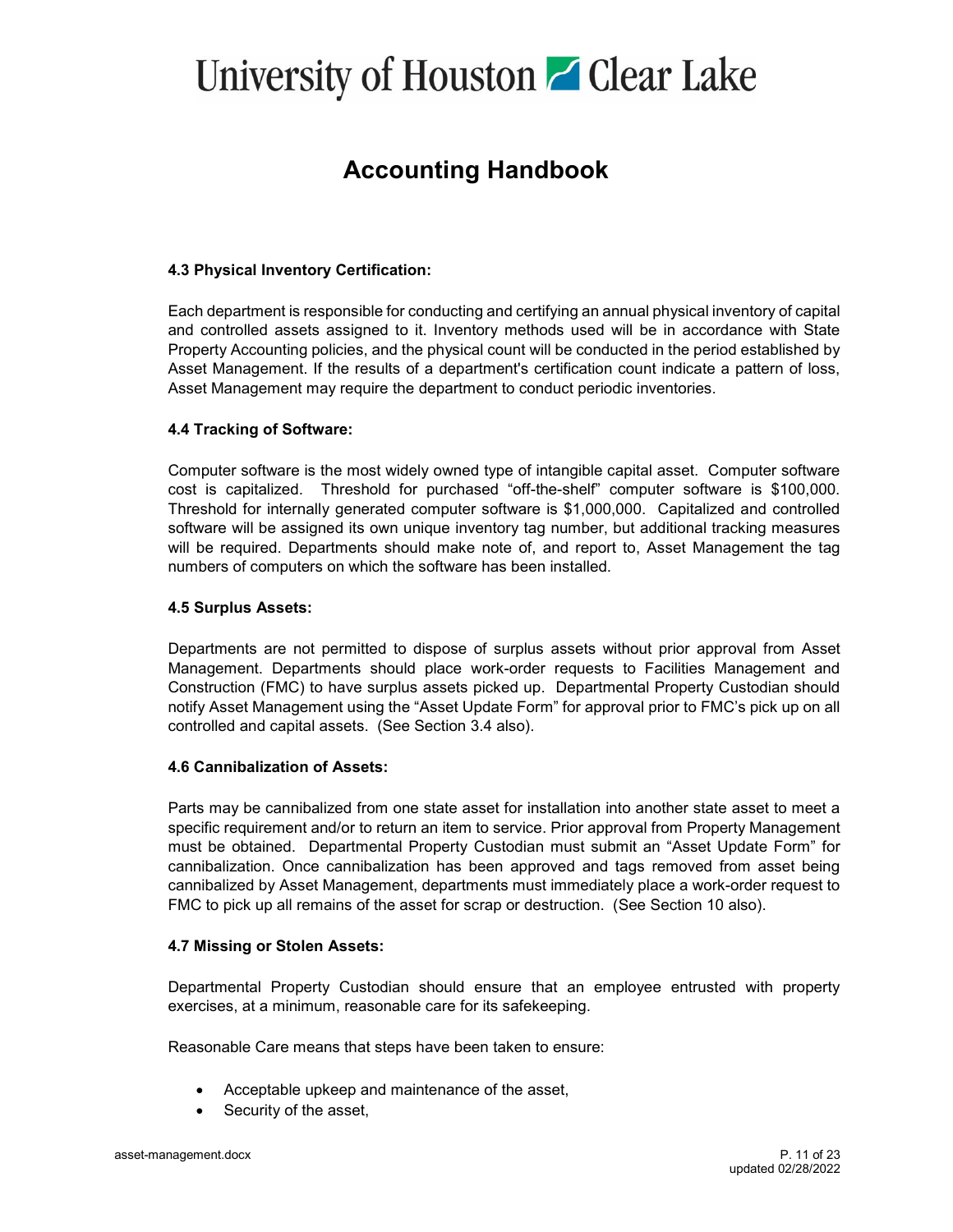# **Accounting Handbook**

- The asset can be located at all times and
- Documentation "Authorization for Off-Campus Property Form" is retained specifying the person responsible for the asset.

Definition of Missing Property: Asset whose location cannot be accounted for due to undetermined reasons.

Definition of Stolen Property: Asset whose location cannot be accounted for due to theft, burglary or other criminal acts.

Missing or Damaged Property-Employee Negligence: If an asset is discovered missing or damaged, the employee/department must contact University Police, Department Head, and Asset Management immediately. If the Departmental Property Custodian or Department Head has reasonable cause to believe that the property in the employee's possession has been lost, destroyed or damaged through the employee's negligence, then Departmental Property Custodian must report the loss, destruction or damage to the Asset Management within 48 hours using "Asset Update Form" and supporting documentation. Asset Management will report the same to the Comptroller and the Office of the Attorney General (OAG) within 72 hours of discovery. Negligent employees will be held liable to reimburse the University for the loss. If the negligent employee does not reimburse the University, then the University and/or Office of the Attorney General (OAG) may take legal action to recover the value of the property from the negligent employee, as that office deems necessary.

Missing or Damaged Property-No Employee Negligence: If an asset is discovered missing or damaged, the Departmental Property Custodian has to report the same using "Asset Update Form: within 48 hours. Asset Management will report the same to the Comptroller State Property Account System. If the missing asset is found, the same needs to be reported by the Departmental Property Custodian to Asset Management via "Asset Update Form." Asset Management will update PeopleSoft Asset Management System (PSAM) and State Property Accounting System (SPA) accordingly.

Stolen Property: If the Departmental Property Custodian and/or employee in possession of the asset has a reasonable cause to believe that the property in his/her possession has been stolen, the Departmental Property Custodian must report the theft to the nearest Law Enforcement Agency and/or University Police and Asset Management within 48 hours of realizing the property has been stolen. Asset Management will report the same to Office of the Attorney General (OAG) within 72 hours of its occurrence with required documentation. If the investigation Policy report reveals that a property loss occurred through the negligence of the employee, then the negligent employee will be held liable to reimburse the University for the loss. If the negligent employee does not reimburse the University, then the University and/or Office of the Attorney General (OAG), may take legal action to recover the value of the property from the negligent employee, as that office deems necessary.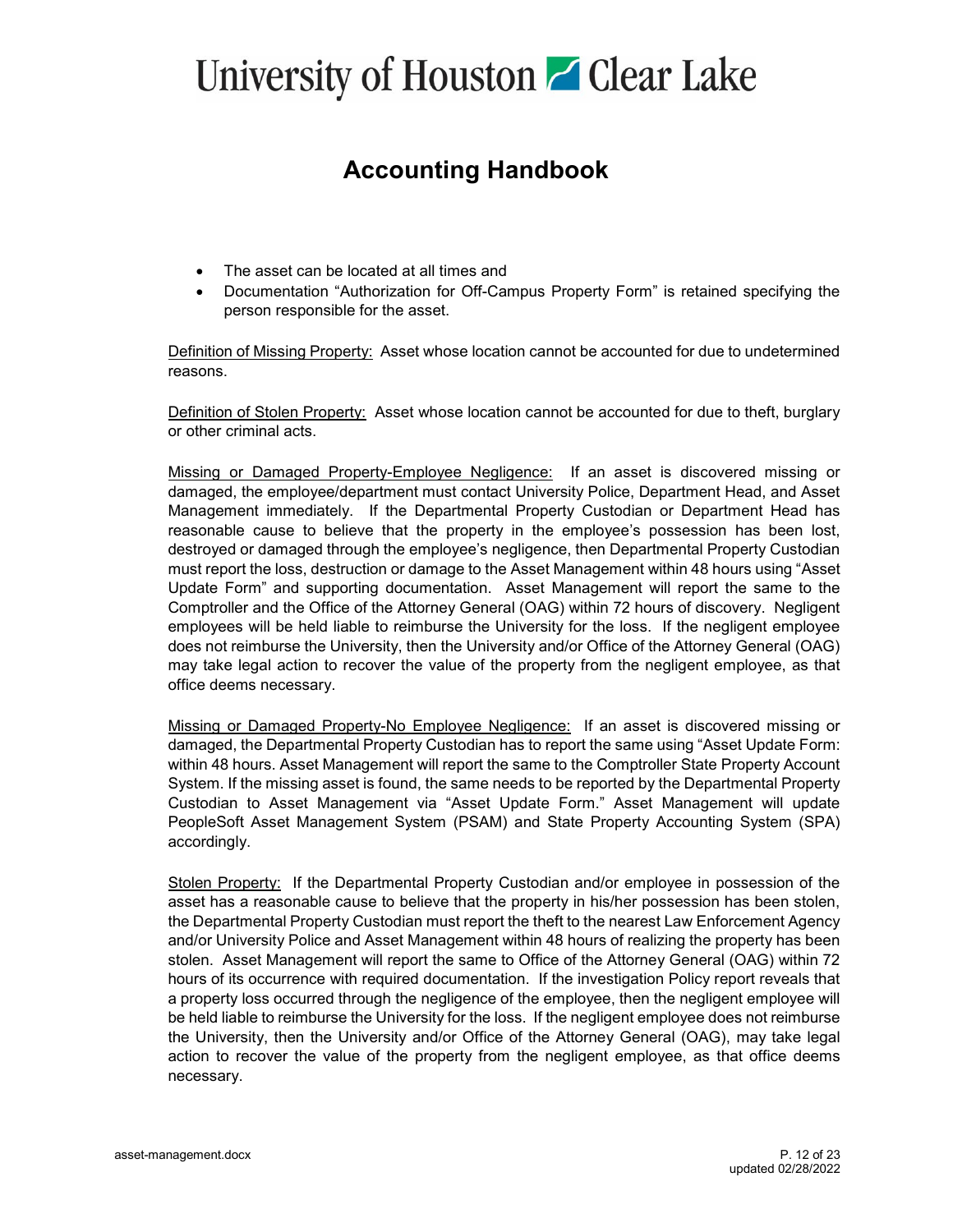# **Accounting Handbook**

### **5. Physical Inventory Procedures**

The University is required to conduct an annual physical inventory of the trust, capitalized and controlled personal property (excluding libraries and historical arts and treasurers) that is in the University's possession at a time of its own choosing. The University is to certify the results of the annual physical inventory to the State Comptroller of Public Accounts describing the method used to verify the inventory no later than 20 days after the last day of the physical year (September 20th). All assets in service will be included in the inventory count. Individual departments will receive inventory report listing of in-service assets. Missing and stolen assets that are in the disposal pending approval status, from the State Comptroller's Office will still be considered accountable property. (Reasonable efforts should be made to recover missing property during the count.) Deletion of missing and stolen property is made only with the approval of the State Comptroller's Office. Departments are required to carry missing property on their inventory for a minimum of three fiscal years following the occurrence before requesting approval for deletion. Approvals for deletion are made via the State Property Accounting System.

Schedule: Asset Management will determine the annual physical inventory certification date for individual departments based on the volume and value of assets to be identified. In preparation for the year end accounting activity and certification of State Property Accounting System (SPA) fiscal balances, Asset Management will also establish a deadline for departments to request to surplus property from their inventory generally three weeks prior to the close of a fiscal year.

#### **5.1 Inventory Package:**

Asset Management will submit inventory packages to individual departments in the month of March. Package will include:

- Annual Physical Inventory Instructions
- Listing of In-Service Assets (Property Management Asset by Department report as of inventory date
- Microsoft Excel version of the listing of In-Service assets
- Exception Report Form Property Custodians to report all discrepancies on this report.
- Required Forms Certification

#### **5.2 Reporting Elements:**

Individual Department results shall be submitted on the forms provided by Asset Management, and shall include the following elements:

- that inventoried property is or is not in the department's custody
- the location of the property
- the condition of the property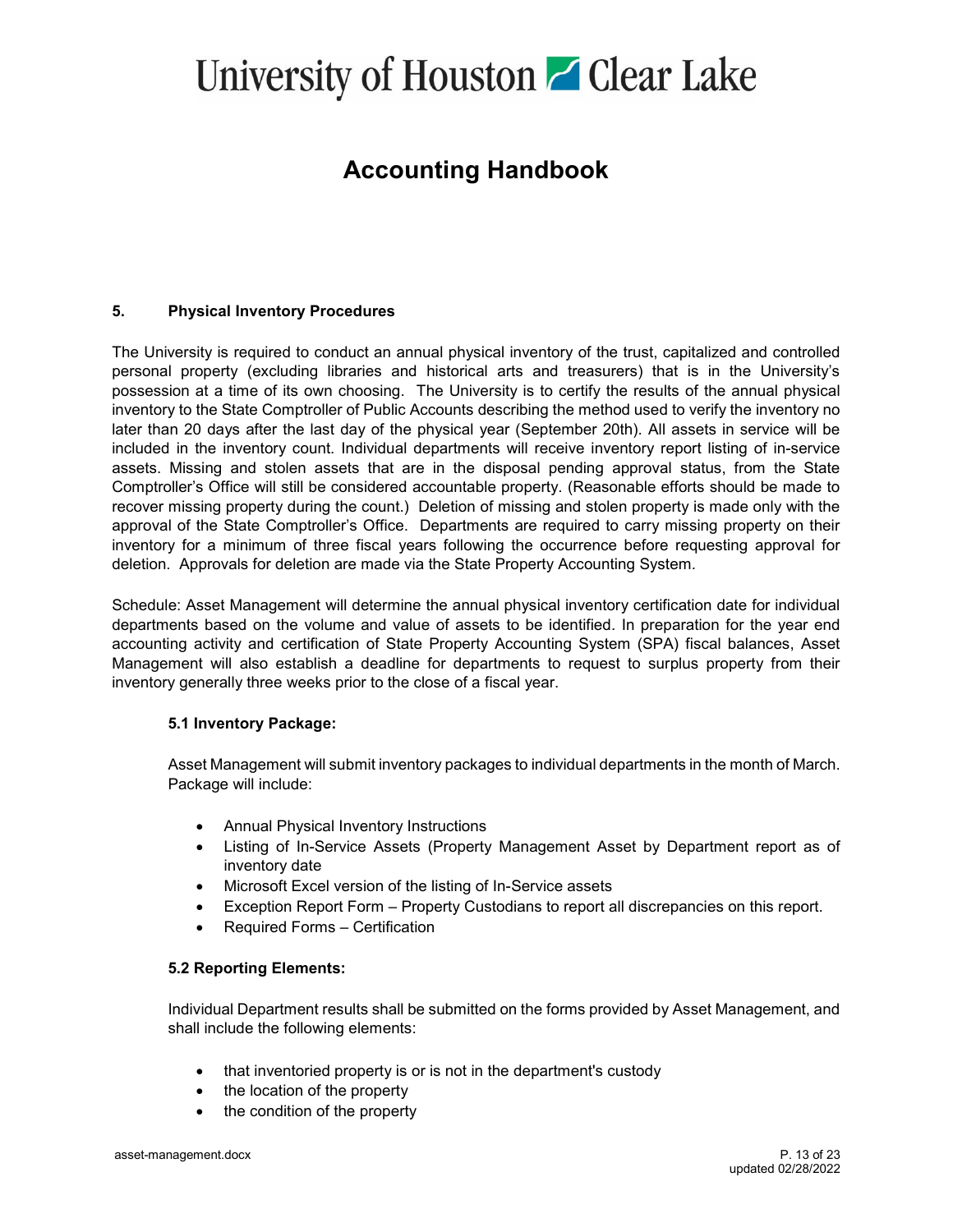# **Accounting Handbook**

- the persons responsible for the property
- any discrepancies, updates or corrections on the Exception Report.

## **5.3 Inventory Verification Team and Verification Method:**

It is preferable that two or more persons who do not have the responsibilities for entering nor reporting personal property conduct a Department's annual physical inventory. However, Department resources and logistics may dictate using only one person. Department discretion prevails in these circumstances. It is the responsibility of the verification team and/or individual verifier to report all required elements in the inventory results. An asset is not considered accounted for unless the verifier has physically inspected it, except in cases of assets which are authorized to be located off-campus. Each verifier and Departmental Property Custodian and Department Head responsible for the property must sign and date the property lists to certify the accuracy and completeness of the inventory. The combined lists of property used by the verifiers from individual departments should represent all of the University's property subject to the annual physical inventory.

It is mandatory to verify assets with barcode scanners. Intentional defacement of an inventory tag is not permitted. Inventory tags which have fallen off should be reported to Asset Management.

Assets located Off-Campus: Assets which have been removed from campus requires documentation on the "Authorization for Off-campus Property" form. Assets located off-campus will be designated by an "Off Campus" in the Asset Class column on the inventory report. A new "Authorization for Off-campus Property" form should be submitted each fiscal year per State guidelines. The lack of an "Off Campus" in the Asset Class column indicates that there is no "Authorization for Off-Campus Property" form on file in the Asset Management Department, and that the asset is not authorized to be off-campus. The verifier and the Departmental Property Custodian should advise the employee who has removed the asset that he/she is not in compliance with Asset Management policy and is required to return the asset to campus and process the asset through the standard removal procedure.

### **5.4 Classification of Property as "Missing":**

Due to the frequency of relocations and transfers, assets will not be classified as missing until the review of inventory results submitted by all departments has been completed by Asset Management, at which time assets not found by the responsible department and not subsequently reported by the other department will be classified as missing property. (See Section 4.7 for additional details.)

### **5.5 Audit of Inventory Results:**

After departmental inventory certifications are completed, Asset Management will conduct random audits of the inventory results during the physical year. The random audits may include one or more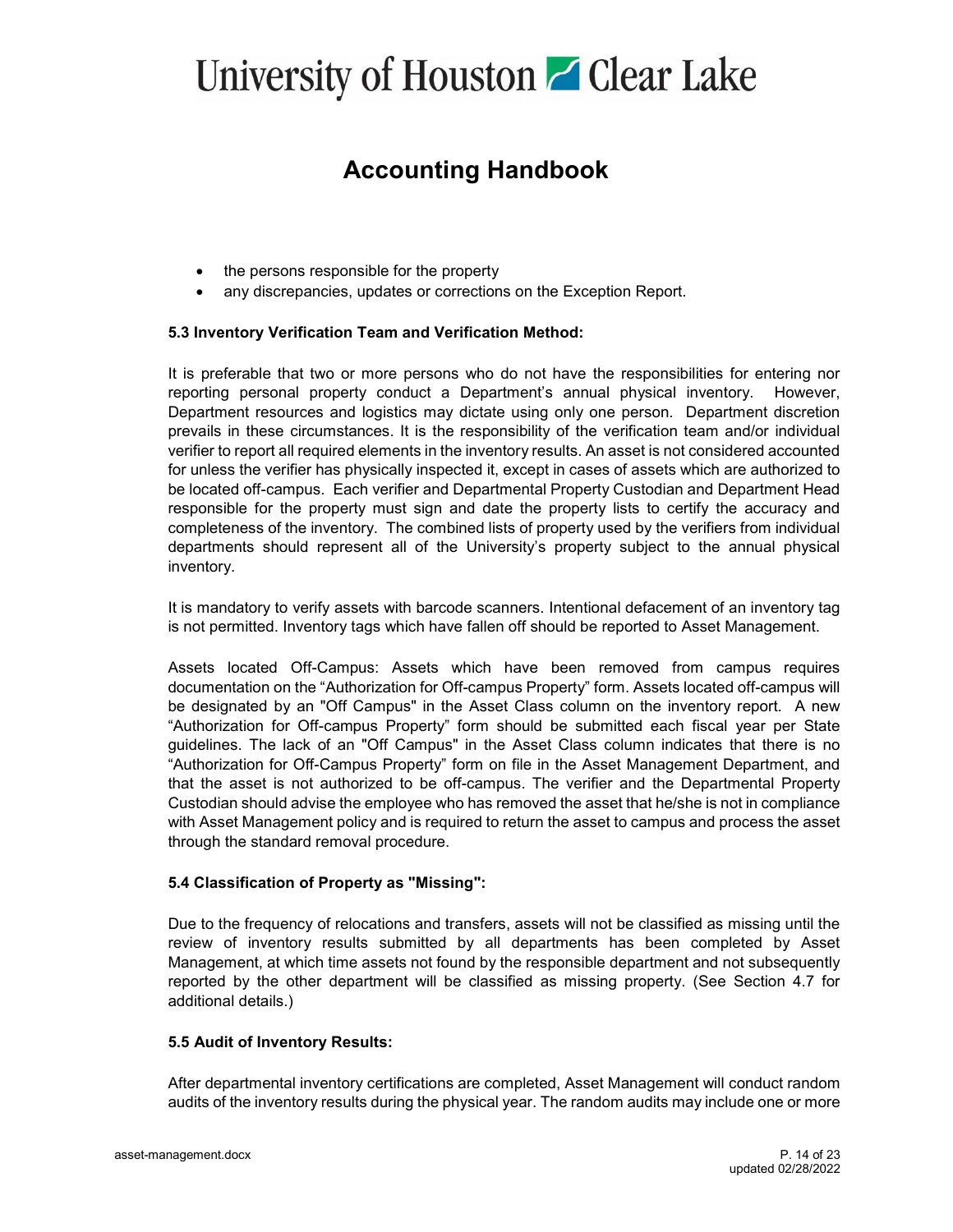# **Accounting Handbook**

colleges and selected other departments, which will account for a minimum of 25% of the University's total assets included in the annual physical inventory. Some departments may be audited on a more frequent basis if necessary to meet the 25% sample. Departments with losses higher than average may also be audited on a more frequent basis.

### **6. Property Removal Procedure**

State Property Accounting policies and UH System policies permit the removal of state property from campus for the purposes of conducting University business. Employees who have been granted permission to remove property from campus are under financial liability for the loss or damage of property for the duration of the period that the property is in their possession.

### **6.1 Approval Process:**

Employees should complete and submit the form "Authorization for Off-Campus Property." All information requested on the form shall be provided, and the form must be approved by the employee's supervisor and the Departmental Property Custodian. The completed form should be submitted to Asset Management. The approval process is not complete until the form is submitted to Asset Management.

### **6.2 Term of Removal:**

Removals are approved until the date noted on the form, or until August 31 of the fiscal year in which the removal was approved.

#### **6.3 Renewal of Approval:**

Renewal Extension of removal authorizations for the subsequent fiscal year may be approved without the physical return of the property to campus. Renewal of off-campus assets requires submission of "Authorization for Off-Campus Property" form with "Annual Re-authorization" box checked for the renewing fiscal year and completion of the required fields.

#### **6.4 Return of Property:**

Property being returned to campus must be verified by Departmental Property Custodian. If an employee fails to take returned property to the Departmental Property Custodian, the removal authorization will not be properly terminated, and the employee will continue to be listed as the custodian of the property. The employee must complete the "Off-Campus Property Returned" section of the "Authorization for Off-campus Property" form. The Departmental Property Custodian should sign, date, provide exact location of property returned and submit the form to Asset Management. If an asset whose removal status has not been properly terminated is damaged or stolen, the employee of record to whom the asset has been entrusted will be considered to have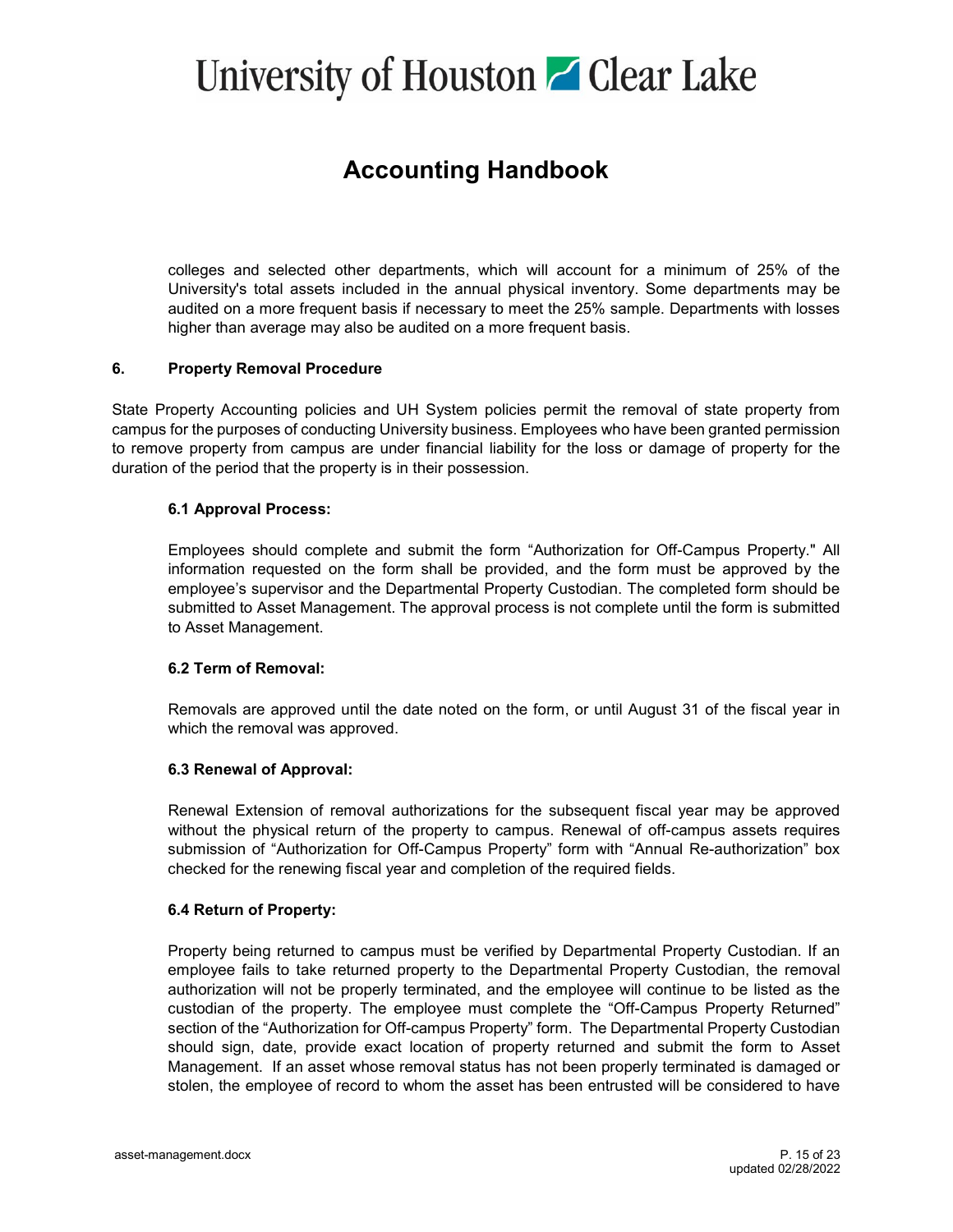# **Accounting Handbook**

been responsible for its safekeeping, and may be held financially liable for the loss by the University or the Attorney General of Texas.

### **7. Employee Liability for State Property**

It is the responsibility of each State agency to ensure that its employees exercise, at a minimum, reasonable care for the safekeeping of State property. Occurrences of damage to or loss of state property must be reported to the State Comptroller's Office and Office of the Attorney General if the agency head has cause to believe that the loss or damage resulted from employee negligence.

### **7.1 Definition of Reasonable Care: Reasonable care means that steps have been taken to ensure:**

- Acceptable upkeep and maintenance of the asset;
- Security of the asset;
- The asset can be located at all times; and
- Documentation "Authorization of Off-campus Property" form is retained specifying the person responsible for the asset.

#### **7.2 Basis of Liability:**

The liability prescribed by this section may be attached on a joint and several bases to more than one person in a particular instance. A person is financially liable for the loss sustained by the state if:

**7.2.1** Agency property disappears as a result of the failure of the head of an agency, property manager, Departmental Property Custodian, or agency employee entrusted with the property to exercise reasonable care for its safekeeping;

**7.2.2** Agency property deteriorates as a result of the failure of the head of an agency, property manager, Departmental Property Custodian, or agency employee entrusted with the property to exercise reasonable care to maintain and service the property; or;

**7.2.3** Agency property is damaged or destroyed as a result of an intentional wrongful act or of a negligent act of any state official or employee."

SOURCE: Texas Government Code section 403.275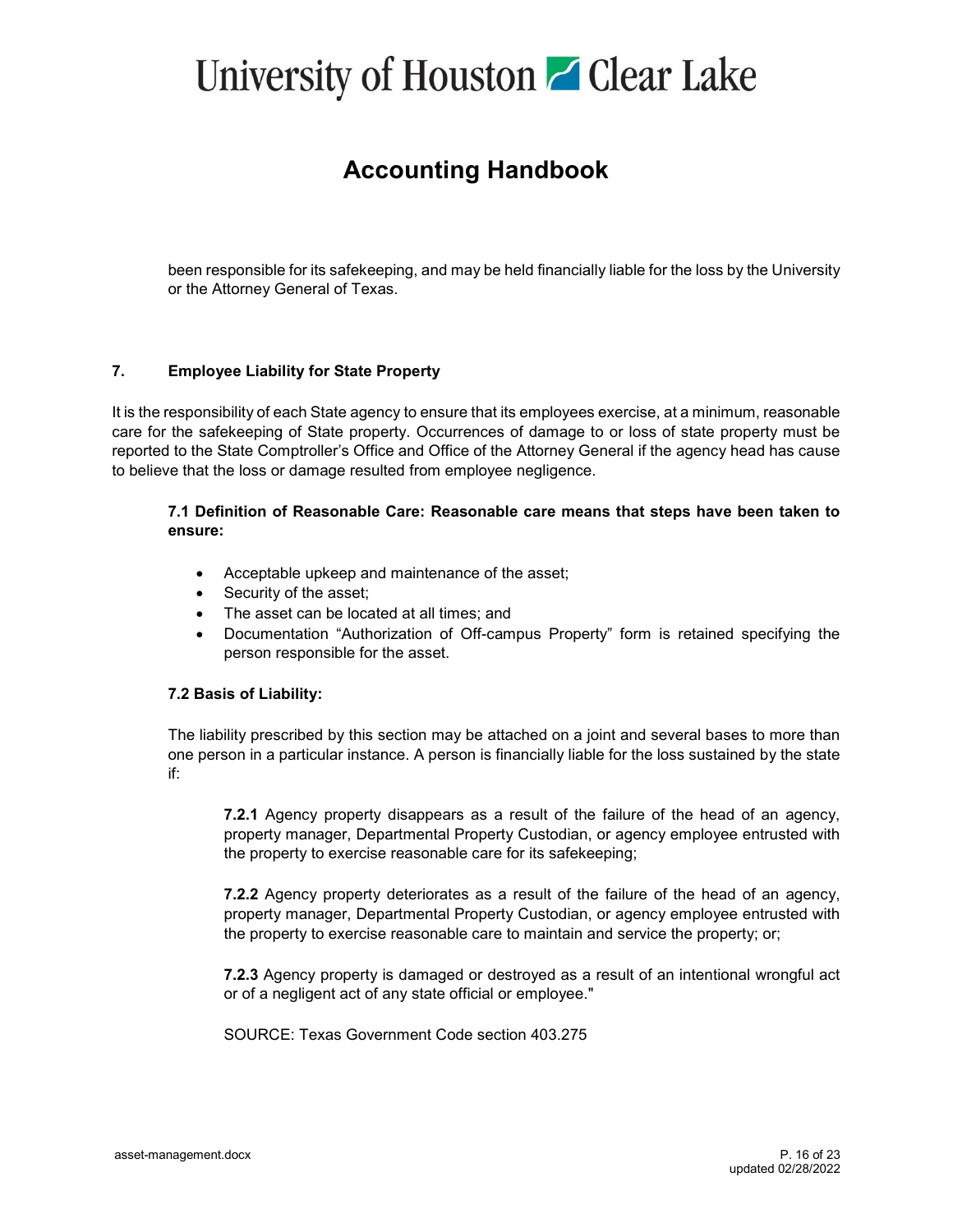# **Accounting Handbook**

## **7.3 Determination of Liability:**

Property losses resulting from employee negligence will be reported to the State Attorney General in accordance with Texas Government Code. The Attorney General may investigate and take legal action to recover the loss, the value of which will be determined based on market value and the degree of responsibility of the person(s) entrusted with the property.

### **8. Sanitization Requirements for Retired Data-Processing Equipment**

Prior to retirement by any method allowable under State Property Accounting policy, digital data storage devices in capital or controlled data processing equipment will be secured by departmental technical support personnel using one of two methods allowable under Texas Administrative Code 202.78:

- 1. Sanitization using a method that complies with Department of Defense 5220.22-M standard; or
- 2. Destruction of the storage devices

Original documents listing completion of the sanitization or destruction process will be maintained by the departmental technical support function and will include the following information:

- Work Order Reference#
- UHCL Department Name
- UHCL Technical Personnel Name
- Sanitization Date
- Description of Property sanitized
- Serial Number of the Property
- UHCL Tag#
- Process and sanitization tools used to remove the data, or method of destruction
- Item Transferred to:

**UHCL Basement** (Indicate property to be transferred to TDCJ Computer Recovery, PO Box 4013, Huntsville, TX 77342-4013)

**Traded-In** (Need vendor name, address, phone number)

**Inter-Agency Transfer** (Obtain Asset Management Coordinator Approval, prior to transfer. Need Agency name, Agency #; Contact person; address)

Departmental technical support personnel will forward to Asset Management the work order reference number and associated inventory tag number when sanitization or destruction has been completed. The reference number will be maintained in the asset record for the duration of the records retention period.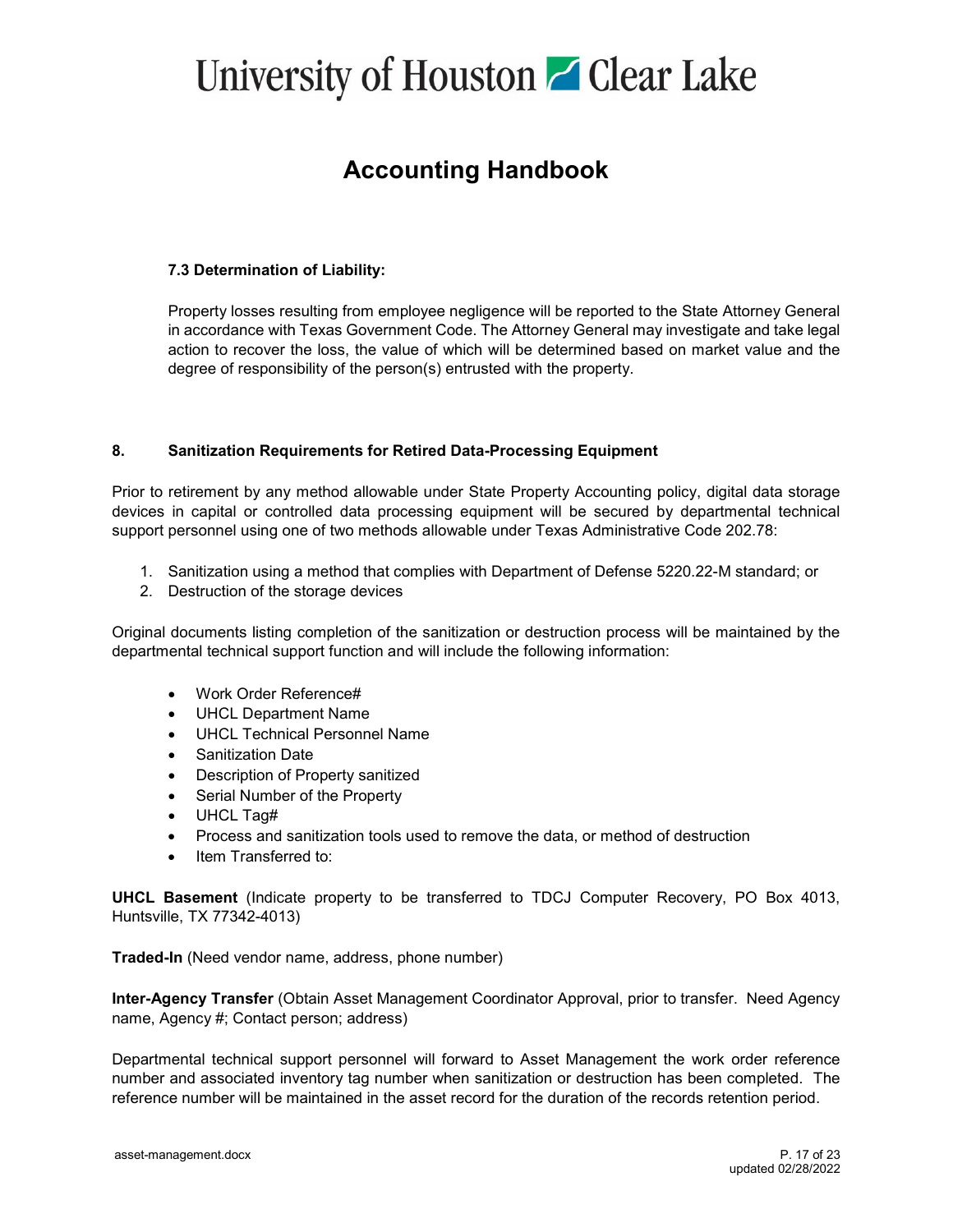# **Accounting Handbook**

An exception to this procedure may be requested in the event of a transfer of equipment to a Texas state agency or Texas institution of higher education. Requests must be submitted in writing to Asset Management and be approved by the Associate Vice President for Business Operations prior to the physical transfer of the equipment.

### **9. Surplus Property**

### **9.1 Definition of Surplus Property:**

Surplus property is any personal property which is in excess of the needs of any University Department and which is not required for its foreseeable need. Surplus property may be new or used but must have additional useful life. Institutions of Higher Education are exempt from making surplus property available to eligible entities such as other Texas state agencies, political subdivisions and assistance organization before it can be offered to the general public via auction.

However, if the property is data-processing equipment, all state agencies must transfer data processing equipment to a school district, open enrollment charter school or the Texas Department of Criminal Justice. The agency transferring the data processing equipment may not collect a fee or other reimbursement for the transfer. Data processing equipment cannot be sold to the general public.

#### **9.2 Declaration of Surplus:**

Departments will report all tracked and tagged surplus property (except for data-processing units) on an "Asset Update Form." This form authorizes Asset Management to review and remove tags from the listed surplus property. Thereafter, the department may proceed to place a work-order request and authorize physical removal by FMC. Only department heads and Departmental Property Custodians have signature authority for purposes of declaring surplus property. Form must be submitted at least ten business days ahead of the date the department wishes the property to be removed.

#### **9.3 Removal of Surplus:**

Asset Management on review will initial the Asset Update Form authorizing Departmental Property Custodian to place work-order requests to FMC for physical removal of surplus assets without removing asset tag. All data-processing units being surplussed need prior approval from Office of Information Technology Dept (OIT).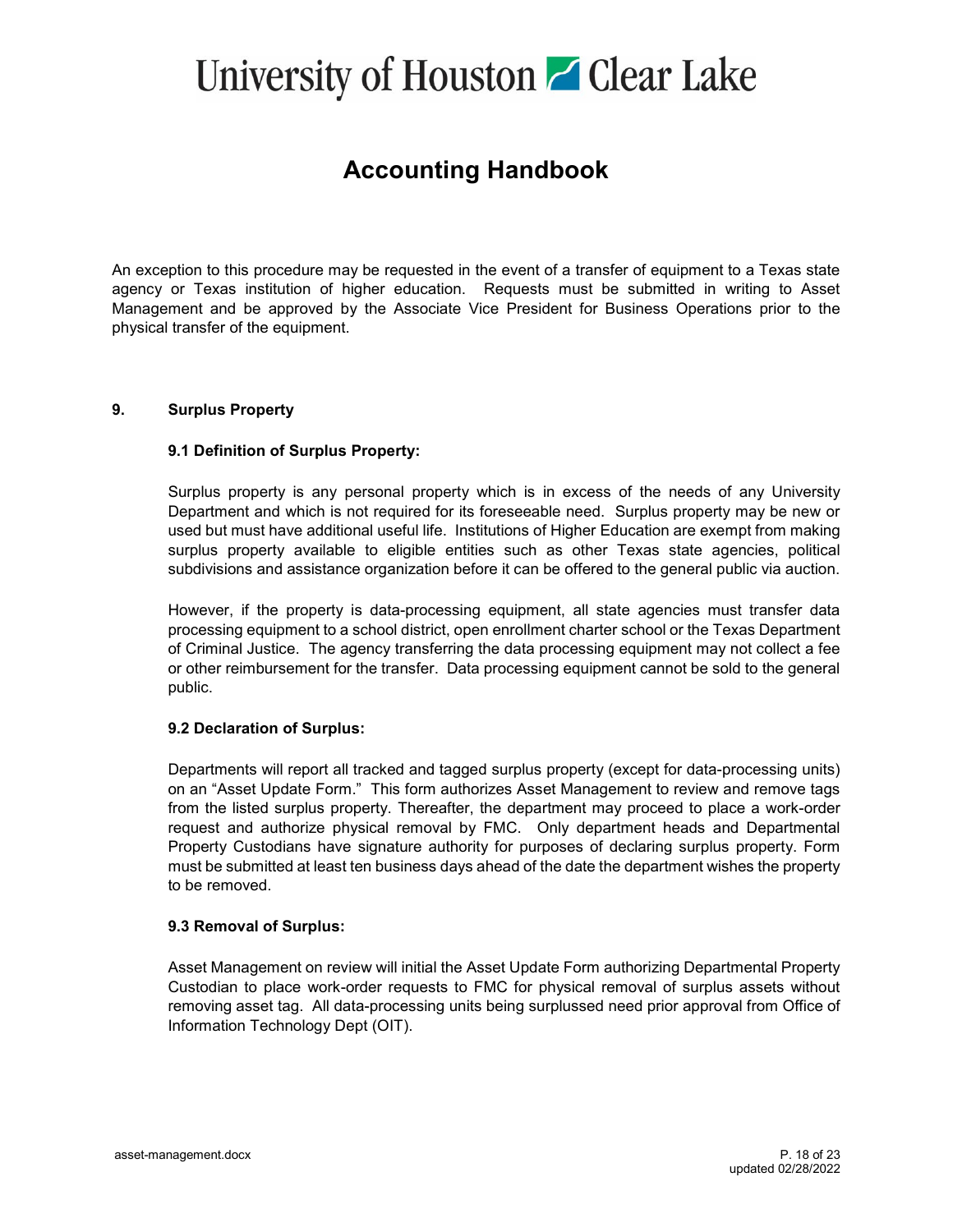## **Accounting Handbook**

## **9.4 Redistribution of Data Processing Equipment:**

Data Processing equipment will be transferred to the basement storage area for categorizing and palletizing for transporting to Texas Department of Criminal Justice (TDCJ). The basement storeroom will be open on Thursdays from 2:00 pm – 3:30 pm for University Computing and Telecommunication and College of Science and Engineering departments to bring in the sanitized DPU's/DPE's to the basement for temporary store until dispatched to TDCJ. OIT work-order documentation should include UHCL tag number, serial number, and asset description to support the surplus equipment. Asset Management will coordinate the equipment pickup with TDCJ. Computer equipment from basement storage will not be redistributed on campus.

### **10. Cannibalization of Property**

State Property Accounting Policy grants agencies the authority to permit cannibalization of property. SPA Policy also grants agencies the authority to delegate approval for cannibalization to the Property Manager and technical staff.

### **10.1 Salvage:**

Property which through use, time or accident becomes depleted, worn out, damaged or obsolete and can no longer serve the purpose for which it was originally intended. Salvage property can be cannibalized or disposed of using the guidelines in the "Policy" section below.

#### **10.2 Cannibalization:**

The authorized removal of components from one item of property for installation on another item of property to meet a specific requirement and/or to return an item to service.

### **10.3 Policy:**

Prior approval from Asset Management must be obtained. Departmental Property Custodian must submit an "Asset Update Form" for cannibalization with a written request to cannibalize a property item and send the remains of the property to a holding area for scrap or destruction. Once cannibalization has been approved and tags removed from asset being cannibalized, departments must immediately place work order requests through Facilities Management and Construction (FMC) to pick up all remains of the asset for scrap or destruction. Office of Information Technology (OIT) has authority to cannibalize computing equipment. The residual of all cannibalized assets generated by OIT may be retained by OIT in a spare-parts inventory. The procurement of cannibalized residual by employees for personal use is prohibited.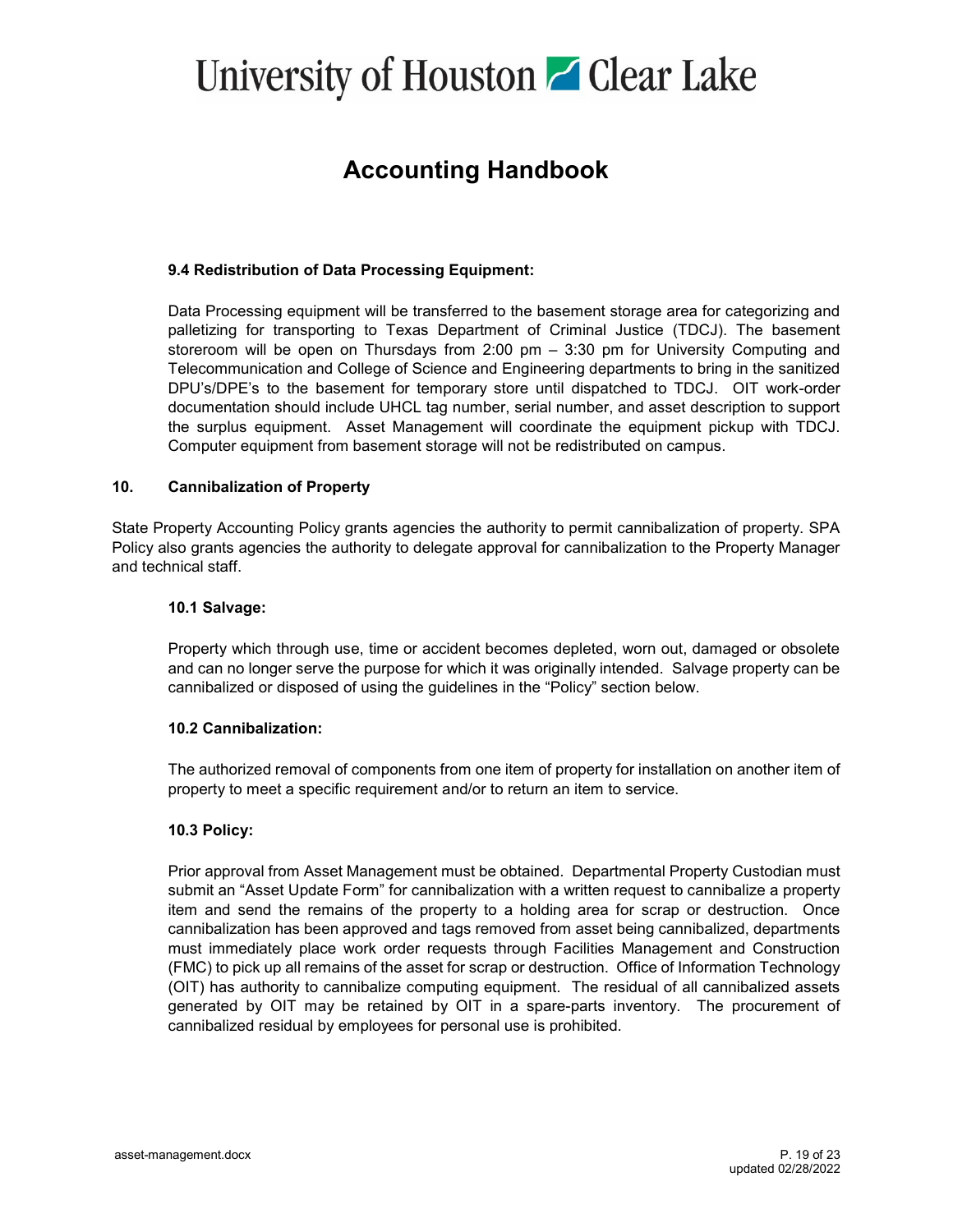# **Accounting Handbook**

### **11. Asset Management Forms**

[https://www.uhcl.edu/about/administrative-offices/business-operations/forms](https://public.uhcl.edu/about/administrative-offices/business-operations/forms)

### **11.1 Departmental Property Custodian Form:**

The Departmental Property Custodian (DPC) is the property manager of all property in the possession of his/her department. This form should be submitted to Asset Management at the beginning of each fiscal year and when a new DPC is named during a fiscal year. The Department Head designates an employee to be the DPC for a period of twelve months each year. The DPC is responsible for the proper management and control of University property and should ensure that:

- Department is in compliance with the inventory control procedures as shown in Accounting Handbook: Asset Management ;
- Capital and controlled equipment received (by means other than purchase) is reported to Asset Management in a timely manner;
- Property is not loaned, traded, discarded, moved or cannibalized without prior approval of Asset Management;
- Property is not defaced nor damaged in any way;
- Property is not returned to a vendor as a trade-in without approval of Property Management;
- Appropriate documentation on obsolete and excess property (capital and/or controlled only) is submitted to Asset Management for approval prior to disposal;
- Equipment is used for its intended purpose by properly trained personnel;
- Ensure property within the department is tagged and listed in the Departmental Inventory of Physical Property;
- All items located off-campus are documented in the "Authorization for Off-Campus Property" form.

How to complete the "Departmental Property Custodian" form: Fill in:

- Department name
- Department ID
- Fiscal Year
- Name of the employee designated as the Departmental Property Custodian
- Title of the employee designated as the Departmental Property Custodian
- UHCL phone number of the employee designated as the Departmental Property Custodian
- Print or save the pdf of the form after filling in the above required fields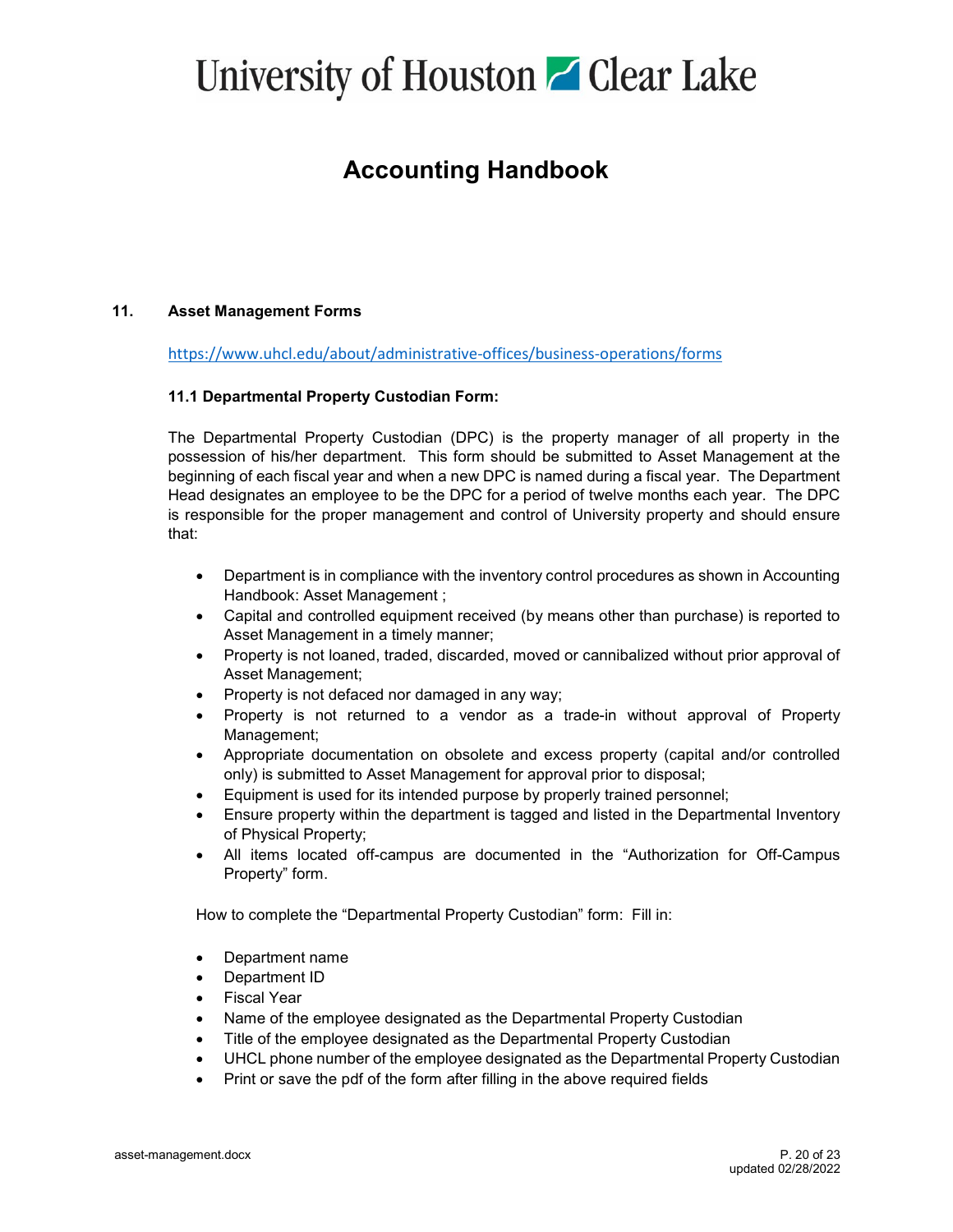# **Accounting Handbook**

- Obtain signatures of employee designated as the Departmental Property Custodian, Business Administrator, Department Head.
- Email completed form to Asset Mangement.

## **11.2 Certification of Departmental Physical Inventory Form:**

Certifies the Departments' completion of the annual physical inventory of the trust, capitalized and controlled personal property (excluding libraries and historical arts and treasurers) this is in the Department's possession at a time assigned by Asset Management.

How to complete the "Certification of Departmental Physical Inventory" form- Fill In

- Department name
- Department ID
- Date(s) Physical inventory was conducted
- Name of the employee(s) conducting the physical verification of assets
- Name, signature and date of the Departmental Property Custodian, Department Head, Business Administrator.

### **11.3 Authorization for Off-Campus Property Form:**

Form is used to initiate removal of an asset and/or for renewal of the original authorization for offcampus assets and/or for property returned to campus. "Initial" and "Returned"

How to complete the "Authorization for Off-campus Property" form: For Initial authorization and renewal, complete fields as follows:

- Physical address where the asset is or will be primarily located;
- Estimated return date of the property
- Fiscal Year
- Annual re-authorization Note this box needs to be checked only at the beginning of each fiscal year for renewal of the original authorization.
- UHCL Tag #, Asset Description, Asset Condition; Asset Value
- Employee name, Employee ID; Employee signature
- Department ID, Department name, Employee telephone number
- Supervisor's name, signature, date
- Departmental Property Custodian's name, signature, date

How to complete the "Authorization for Off-Campus Property –Property Returned" form; Complete fields as follows:

• Property returned-UHCL tag #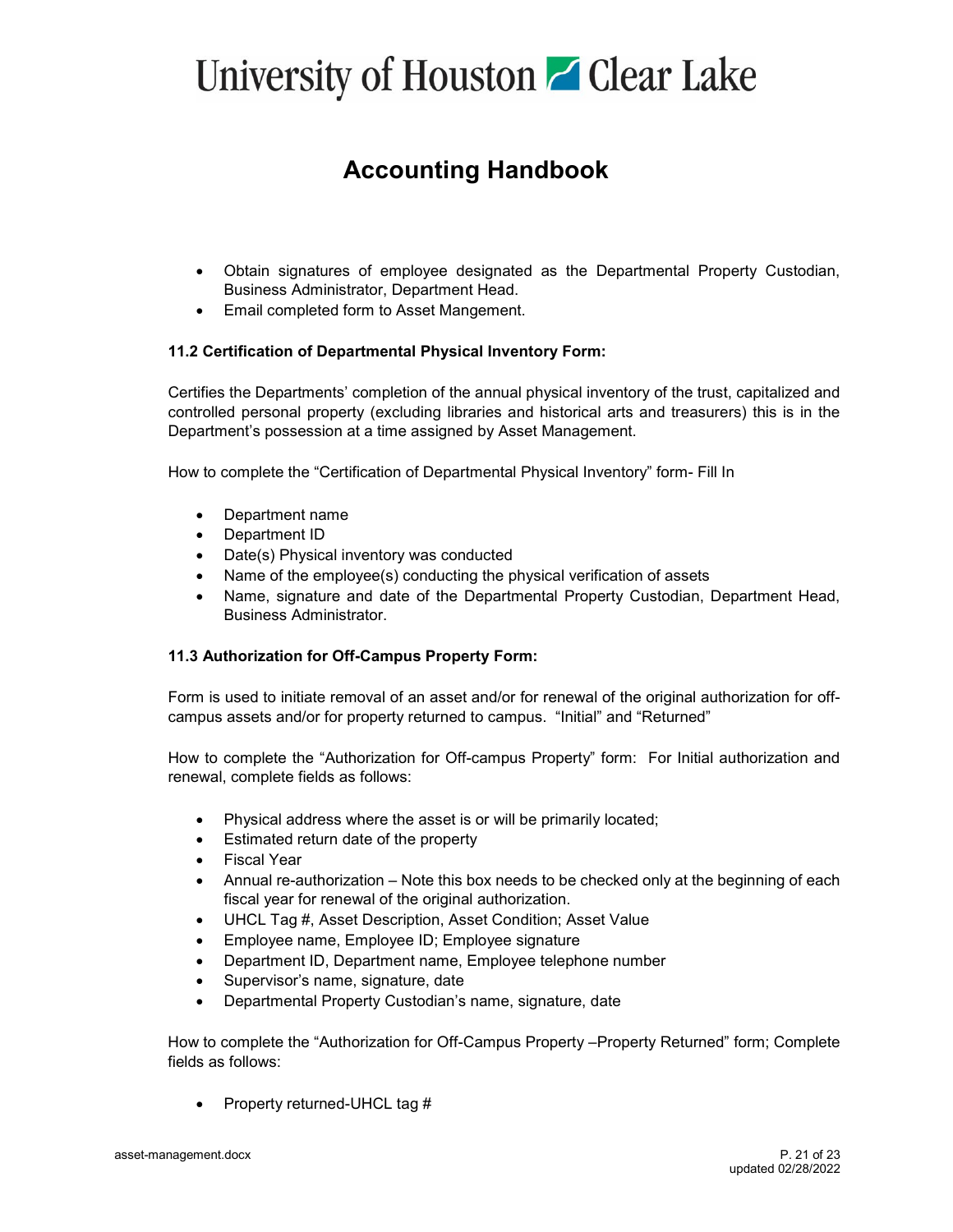# **Accounting Handbook**

- Date property was returned to campus
- Name, Signature, date of Departmental Property Custodian

## **11.5 Asset Update Form:**

Asset update form should be completed and submitted by the Departmental Property Custodian to Asset Management: Check appropriate box to reflect the physical change in status:

## **11.5.1 Release to OIT Technical Services:**

Department may choose to submit this form when OIT declares that such equipment is obsolete and/or the equipment has exceeded its warranty period. Submission of this form is not mandatory if the equipment is physically picked up by OIT personnel. OIT generates a work-order request or "Heat Ticket" for computer movement between OIT and all other Departments.

## **11.5.2 Surplus (other than DPU's):**

Work Order issued. FMC to pick, up for auction or other disposal method: Departmental Property Custodian will report all tracked and tagged surplus property (other than dataprocessing units) on an Asset Update Form. This form authorizes Asset Management to review the listed surplus property. Thereafter, the department may proceed to place a work order request and authorize physical removal of surplus assets by FMC. Form should be submitted at least ten business days ahead of the date the department wishes to property removed by FMC. See additional details in Section 9 under Surplus Property.

### **11.5.3 Trade-In (Please provide documentation):**

Submit form for all tagged assets except for assets traded in through OIT. Prior approval from Asset Management must be obtained for all trade-ins. Form must be submitted at least ten business days ahead of the date the department wishes the property to be tradedin. Asset Management will review and approve and obtain all appropriate supporting documentation for the trade-in.

## **11.5.4 Cannibalized/Damaged Property: (Refer to Section 10)**

### **11.5.5 Transferred to another Department/State Agency:**

Submit form when transferring tagged personal property between departments and State agencies. The property continues to be reported by the transferring department/agency until the receiving department/agency accepts the unit and completes the transfer by acknowledging receipt of the same via signature on the form. The form is considered complete only when the transferor and the transferee Property Custodians have signed